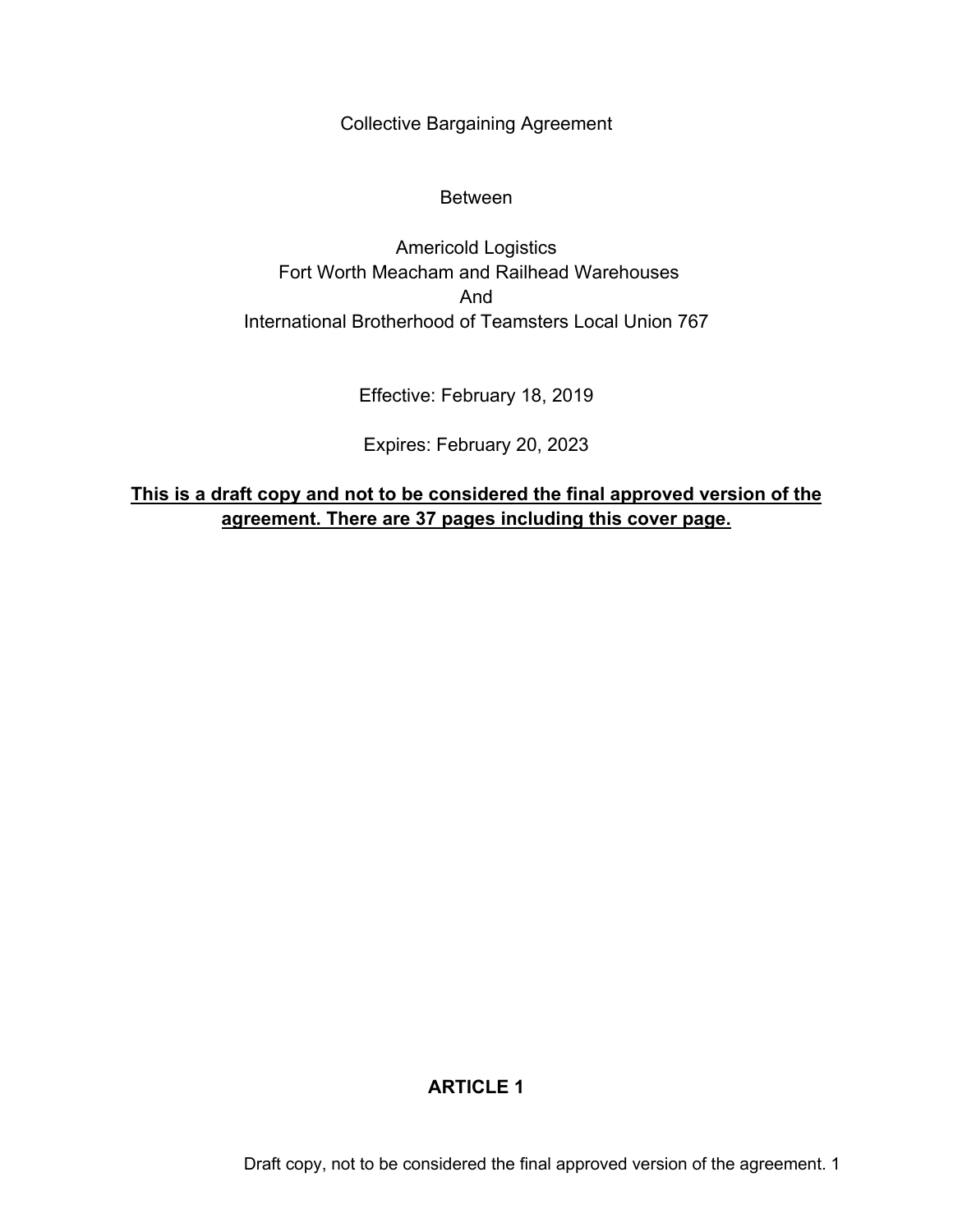#### **UNION RECOGNITION**

(no changes from previous agreement)

**Section 1.** The Employer recognizes the Union as the exclusive collective bargaining representative for all full-time warehouse associates employed by the Employer, located at the Railhead and Meacham facilities located in Fort Worth, Texas, including forklift operators, checkers, janitors, warehouse laborers, inventory, and maintenance associates, excluding all office clerical associates, confidential associates, and guards and supervisors as defined in the Act and the same unit certified by the National Labor Relations Board on October 10, 2008, in case no. 16-RC-10859 with modifications agreed to by the parties.

### **ARTICLE 2 NO DISCRIMINATION**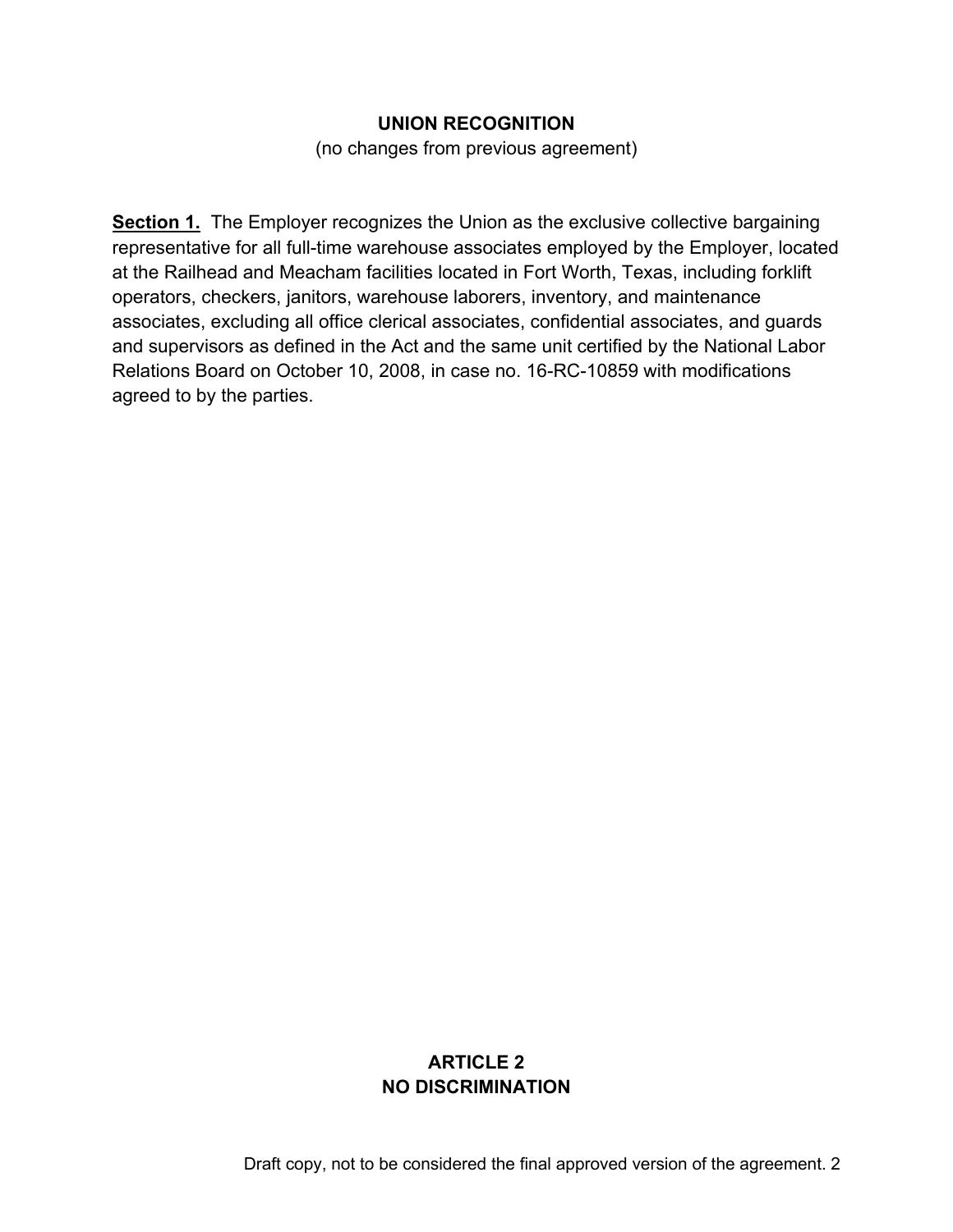**Section 1.** The Employer and the Union agree that neither will discriminate against any associate in any term or condition of employment because of an associate's race, religion, sex, **pregnancy, sexual orientation, gender identity,** disability, age, color, national origin, ancestry, marital status, military status, and any other legally protected class or group. **Additionally, the Employer and the Union will treat all Associates with dignity and respect without regard to their union activity or non-activity.** The parties also agree they will fully comply with all applicable state, federal and local laws addressing the issue of discrimination in the work place.

**Section 2.** When the masculine gender is used in this agreement, it shall be considered to apply to the feminine gender as well.

### **ARTICLE 3 NOTIFICATION**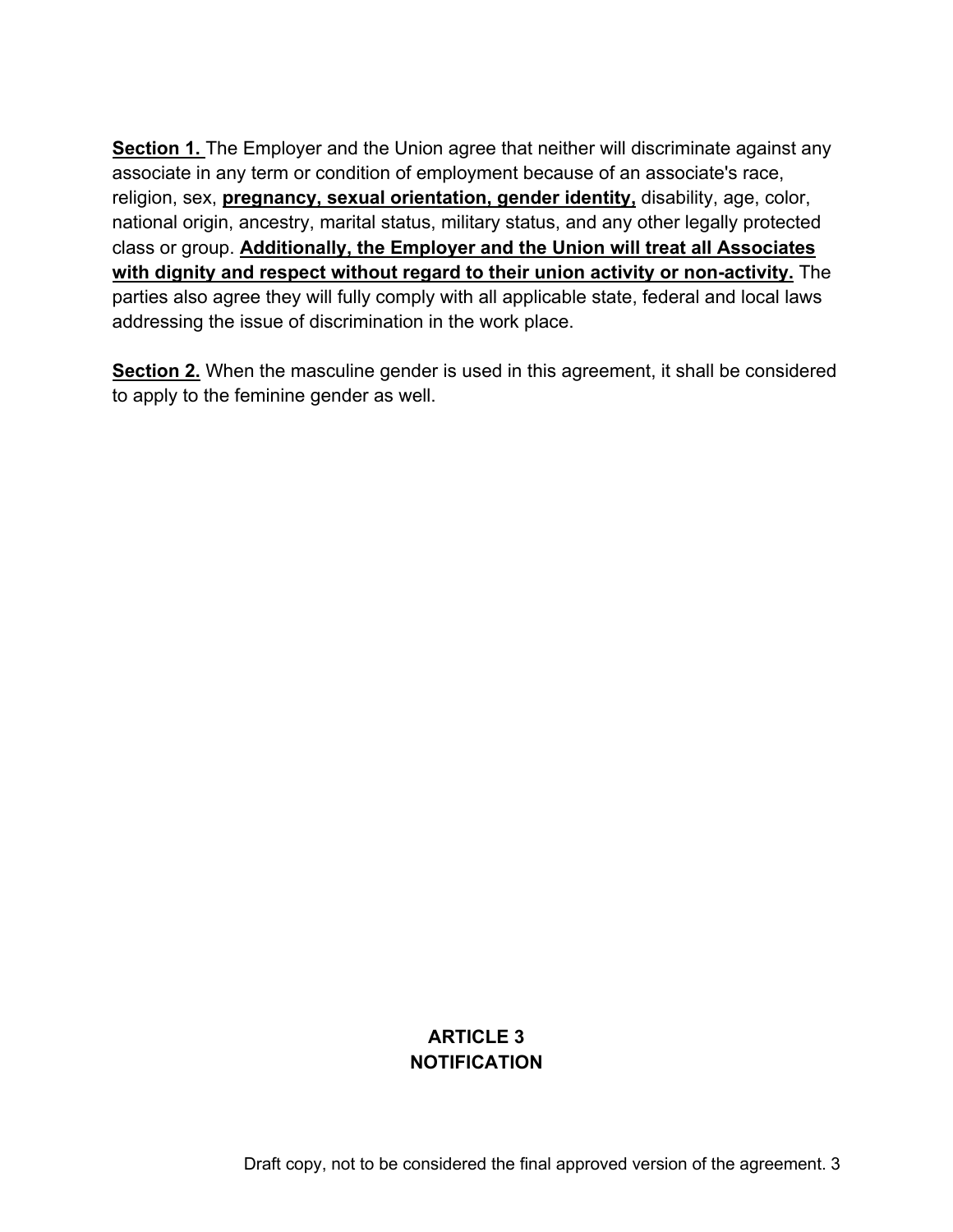**Section 1.** Associates must furnish the Employer with their address and telephone number immediately upon employment. Thereafter, the associate shall enter any change in their address or telephone number into the Kiosk or via PeopleSoft - Self Service. A failure to furnish such change shall relieve the Employer of any obligation to provide notice to the associate under any recall or other provisions of this Agreement.

**Section 2.** If the Employer is required to give notice to associates under any provisions of this Agreement, the notice will be given by any verifiable means including, but not limited to, certified, return receipt required mail to the associate's last known address, verified telephone call to the associate at their last known telephone number, or e-mail transmission with return receipt acknowledgement. If the associate fails to respond to the notice or message relayed by the Employer within three (3) **calendar** days **after return receipt acknowledgement or verifiable phone call/text message**, the Employer's obligation to the employment under this Agreement ceases.

**Section 3.** Where days are referenced throughout this agreement**, they shall** be considered calendar days.

# **ARTICLE 4 MANAGEMENT RIGHTS**

(no changes from previous agreement)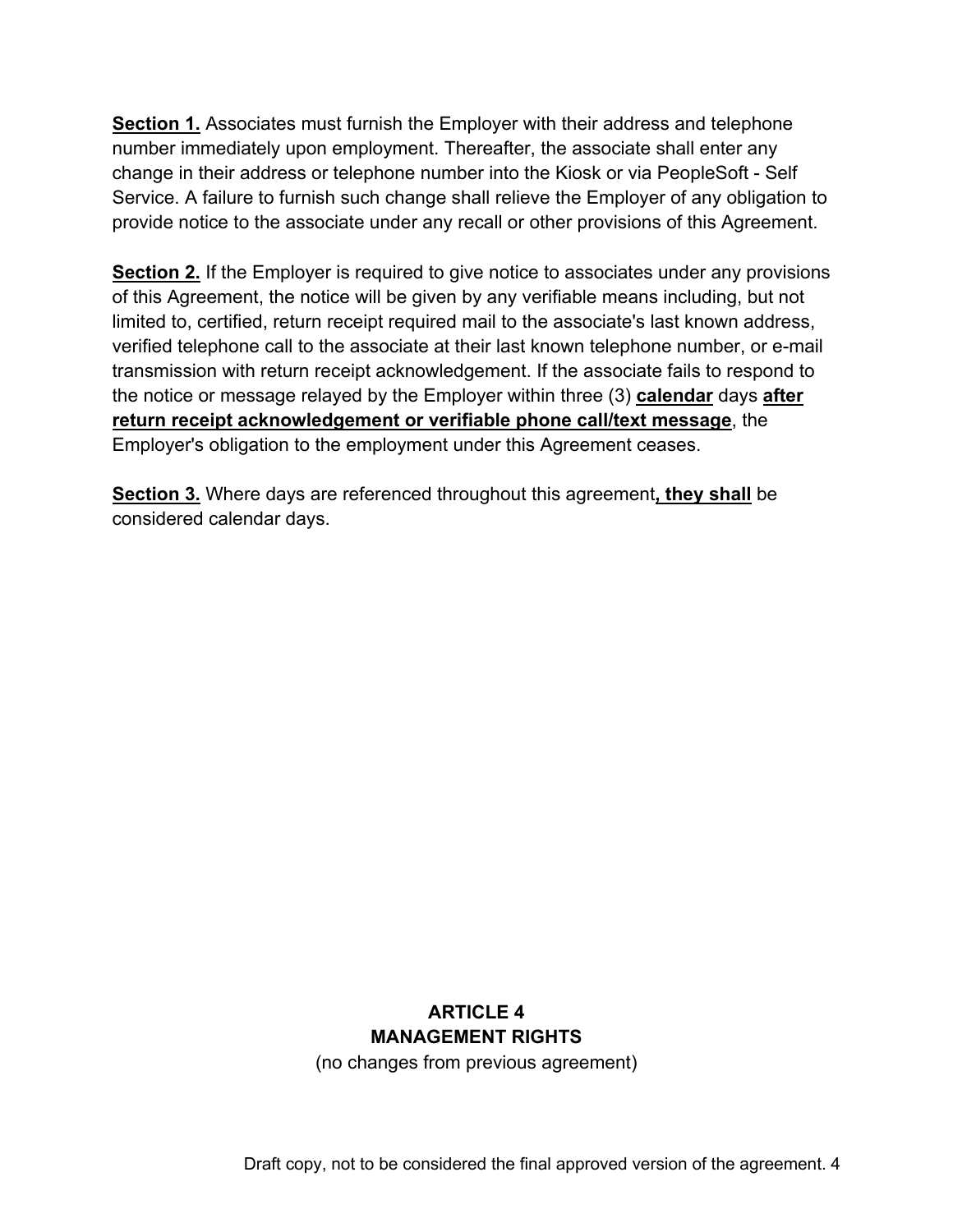**Section 1.** The Employer retains all rights and functions, except as provided in this Agreement, which it has by law.

## **ARTICLE 5 CHECKOFF**

**Section 1.** The Employer agrees to deduct from the pay of all associates covered by this Agreement once each month the initiation fees, dues, and/or assessments of the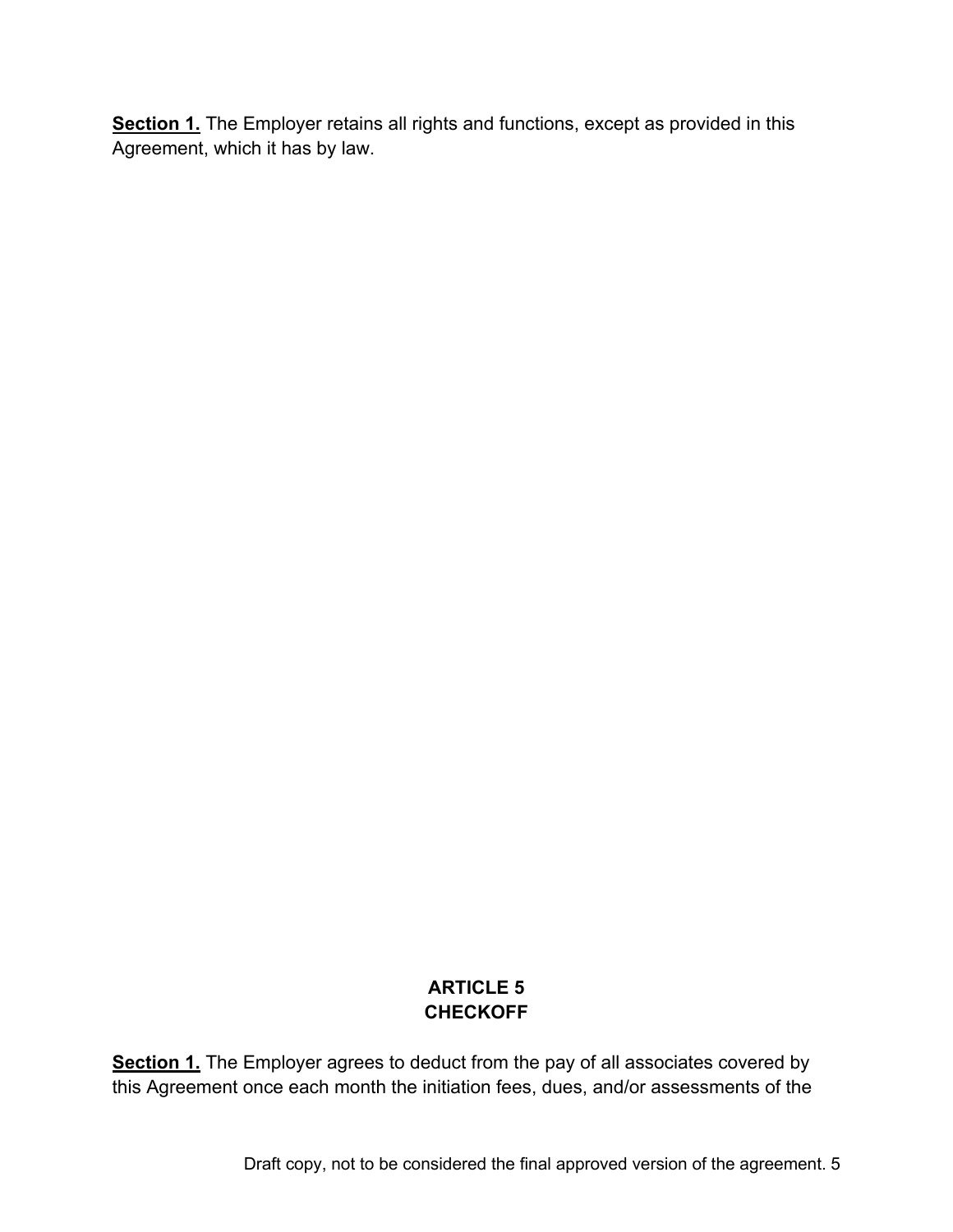Local Union, for each associate who individually and voluntarily authorizes the Employer in writing to make such deductions. The Union shall certify to the Employer, in writing each month, a list of its members working for the Employer who have voluntarily signed the wage assignment and authorization, together with an itemized statement of initiation fees, dues and/or assessments to be deducted each month from the pay of such members. For initiation fees and assessments, the Local Union will notify the Employer the number of weeks these deductions are to be taken from the associate. Notification of deductions to be made by the Employer, for the benefit of the Local Union, must be received the first of the month the Employer takes such deductions from the associate's pay. The Employer will provide a remittance to the Local Union by the fifteenth  $(15<sup>th</sup>)$  of the month in which such deductions have been made. With each remittance, the Employer shall submit a report, listing all associates alphabetically with their social security number, **or personal identifier should the Union be able to accept this,** job classification, pay rate and the amount deducted for each associate. For those associates who had no deductions, the Employer will provide a reason why no deduction was made. The Employer agrees members' dues will be deducted from the associates pay on a monthly basis.

The Employer agrees to deduct from the paycheck of all associates covered by this Agreement voluntary contributions to DRIVE. DRIVE shall notify the Employer of the amount designated by each contributing associate that is to be deducted from his paycheck on a weekly basis for all weeks worked. The phrase "weeks worked" excludes any week other than a week in which the associate earned a wage. The Employer shall transmit to DRIVE National Headquarters on a monthly basis, in one (1) check, the total amount deducted along with the name of each associate on whose behalf a deduction is made, the associate's Social Security number **or personal identifier should the union be able to accept this,** and the amount deducted from that associate's paycheck. The International Brotherhood of Teamsters shall reimburse the Employer annually for the Employer's actual cost for the expenses incurred in administering the weekly payroll deduction plan. If a dispute arises in connection with the application of this Section, and a settlement is not reached between the Human Resources Director of the Employer and the Union, such dispute shall be referred to the grievance procedure.

The Union shall indemnify the Employer and hold it harmless against any and all suits, claims, demands, and liabilities which arise out of or by reason of any action taken or not taken by the Employer for the purpose of complying with any of the provisions of this Section.

**Section 2.** Upon the hiring of any new associate(s), the Employer shall notify the said associate(s) of**, and make available,** the existence of this Agreement. **The Employer**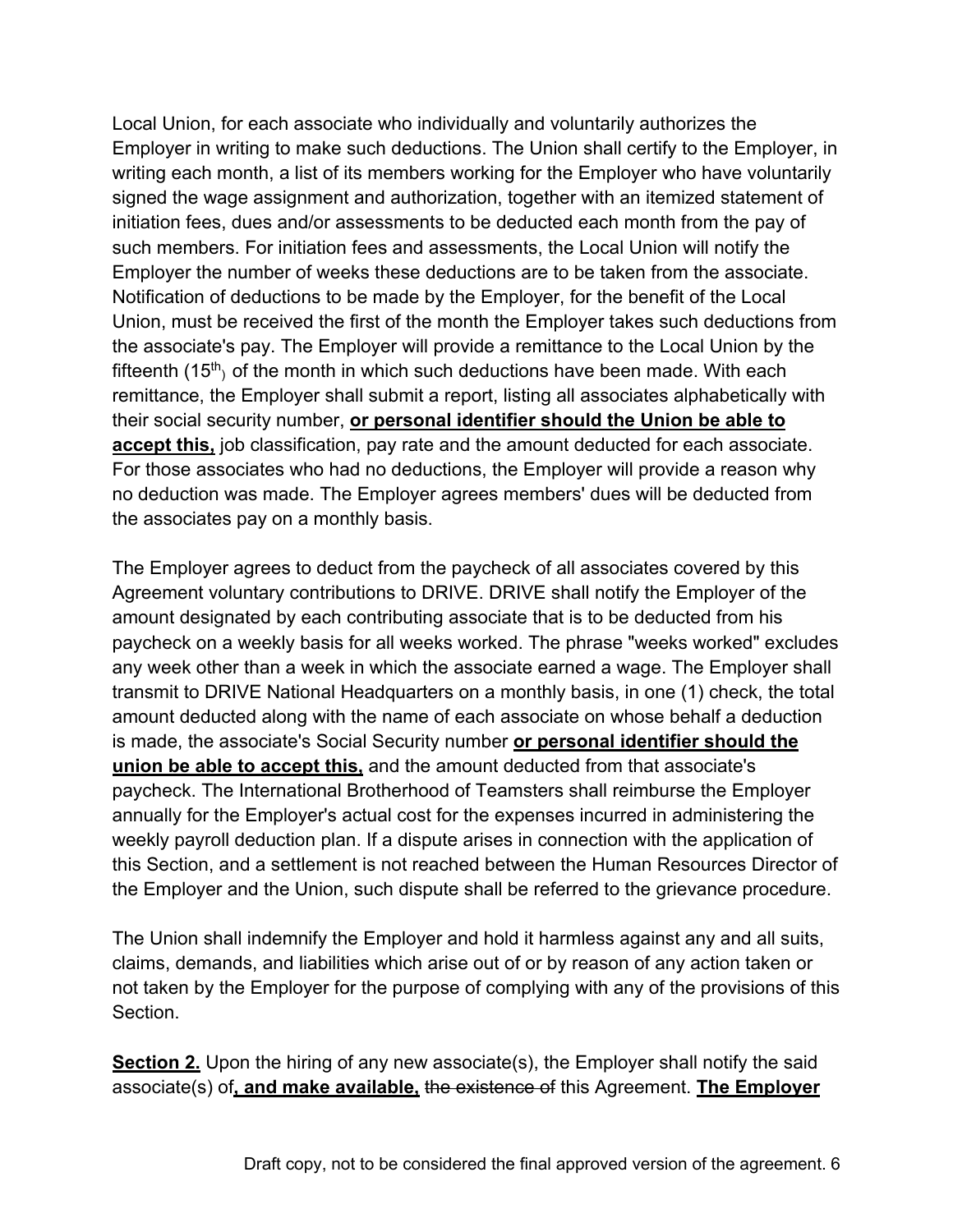**shall provide the name, address, and telephone number provided by every new hire to the Union within thirty (30) calendar days of hiring.**

## **ARTICLE 6 "A" GRIEVANCE PROCEDURE**

**Section 1.** Any complaint, disagreement raised by the Union, associate(s) or the Employer covered by this Contract, which concerns the interpretation or application of the terms and provisions of this Agreement, shall be considered a grievance. Any associate of the Union may present a grievance; any grievance which is not presented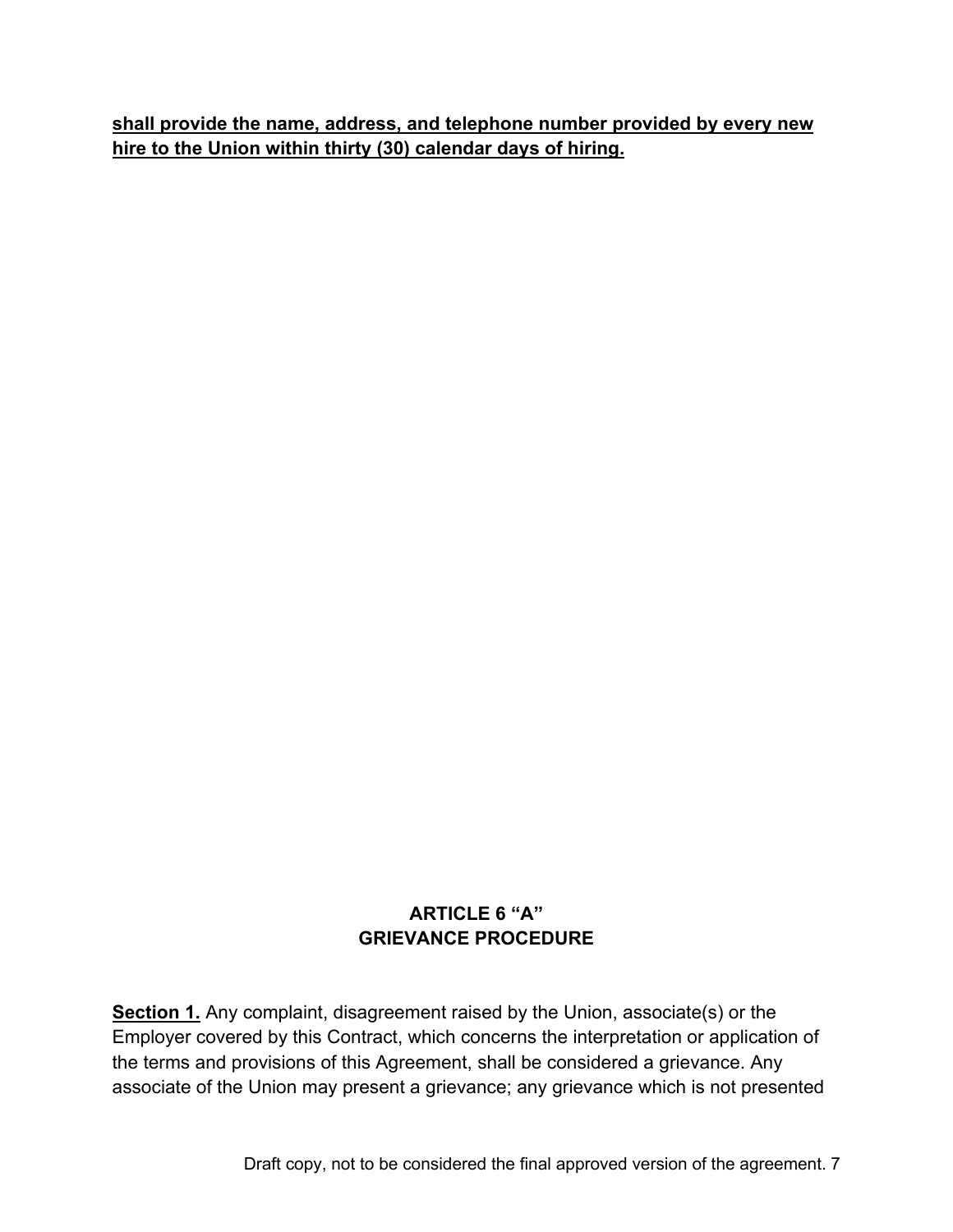within five (5) working **ten (10) calendar** days from the event giving rise to such grievance shall be forfeited and waived by the aggrieved party.

Should a grievance arise, as defined herein, it shall be handled as follows:

**Step 1.** The associate or Job Steward shall present the a brief written description of grievance to the General Manager (or designee) within seven (7) working **ten (10) calendar** days of **the** aggrieved action. The **grievance shall include a** written description must contain a description of the conduct complained of, the section of the contract allegedly violated and the relief requested. The grievance is then discussed between parties and a written management decision will be made within seven  $(7)$ working **ten (10) calendar** days from the time the grievance was presented.

### **Termination will bypass Step 1 of the procedure.**

**Step 2.** If the decision of the General Manager (or designee does not settle the grievance to the satisfaction of the associate, or if the General Manager (or designee does not act within the time specified in Step 1, **the grievance may be advanced to Step 2. The Union and the Company shall jointly schedule at least one (1) monthly meeting for the purpose of discussing open grievances. Meetings shall take place no more than 45 calendar days from the previous month's meeting unless mutually agreed to by the Union and the Company, not to exceed one (1) extension. The Union shall provide the company with a list of all grievances at least (2) working days prior to the grievance monthly meeting. Meetings regarding terminations shall be heard within ten (10) calendar days of the grievance being presented in Section 1 unless mutual agreement to extend.** the associate or union steward may request the Union representative to meet with the Manager of the Employer or his designated representative within ten (10) working days after the Manager's decision, or after the time has elapsed for him to act, and provided further that the grievance is presented in writing and set forth a clear and complete statement in the matter. The Manager of the Employer, or his designated representative, shall have a period of five (5) working days to render a written decision in the matter, which shall be final and binding unless the union within ten (10) working days after the receipt of the Employer's decision presents to the Employer a written request the Unions desire to proceed to Step 3.

**Step 3.** Any grievance that has been properly carried through the steps of the Grievance Procedure and has not been settled within ten (10) **calendar** working days after the Step 2 answer **meeting**, may be appealed in writing to the Texas Cartage Grievance Board or directly to arbitration within an additional ten (10) **calendar** working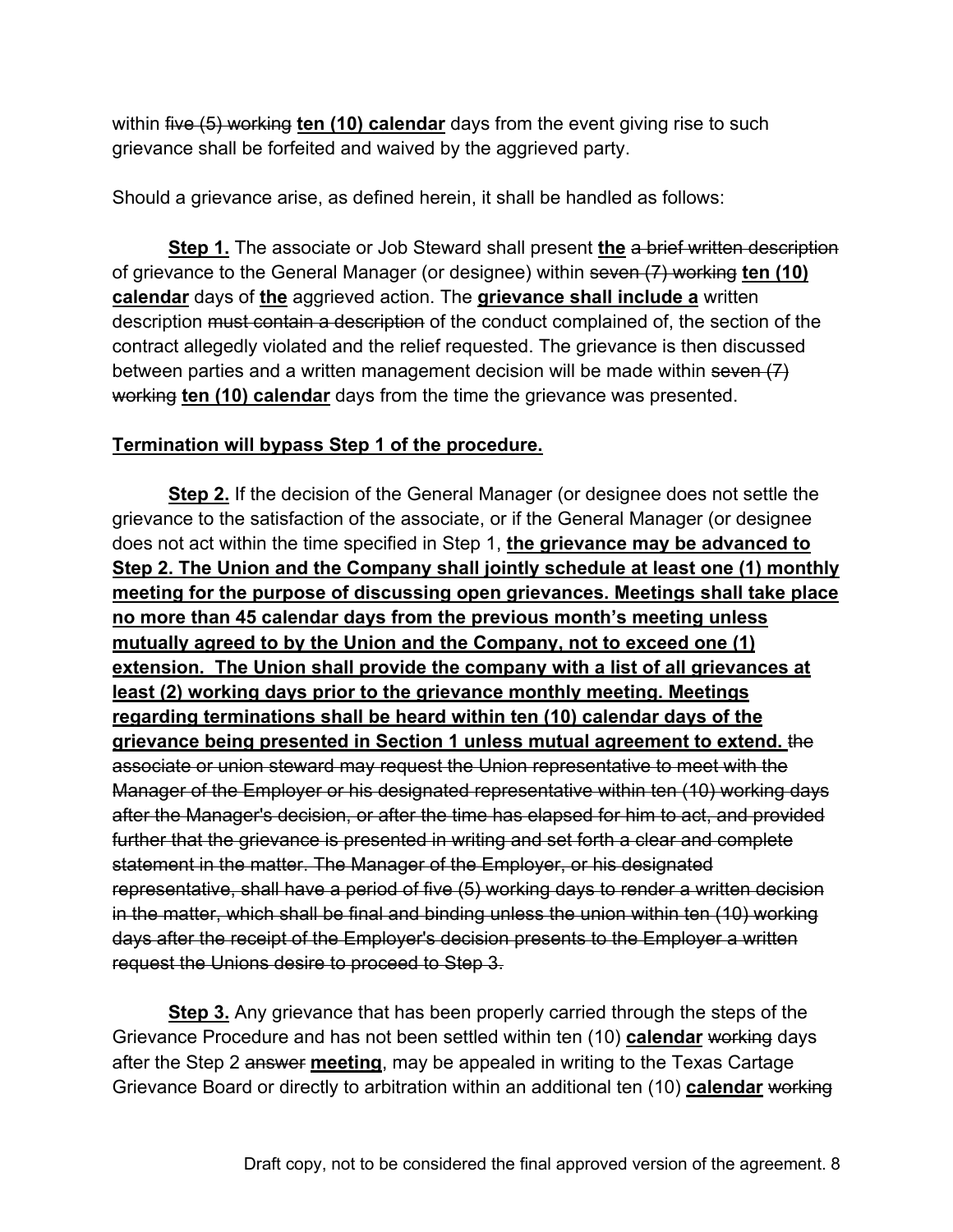day period, in accordance with the provision of this step. Either the Union or the Company reserves the right to proceed directly to arbitration. When the Company or Union chooses to forego the TCGB and proceed directly to arbitration, they will advise the other party in the Step 3 answer that they are exercising their right to have the grievance heard by an FMCS Arbitrator.

**Section 2.** Should a grievance not be processed within the time limits provided for in this Article, such grievance shall be treated as waived and abandoned. The parties may mutually agree to extend the time limit provided in Step 2 of the grievance procedure and any such request will not be unreasonably denied.

**Section 3. It is the intent of the parties that most complaints or differences should be resolved in Step 1 of the grievance procedure. Accordingly, grievances that are satisfactorily resolved in Step 1 shall not establish a precedent for future grievances of the same nature.**

### **ARTICLE 6 "B" ARBITRATION**

**Section 1.** It is understood and agreed that a request for arbitration in order to be valid under this Agreement must allege a violation of this Agreement.

**Section 2.** If within ten (10) **calendar** working days, the parties are unable to agree on an arbitrator to hear the matter of arbitration, the moving party shall they shall jointly request from the Federal Mediation and Conciliation Service a list of seven (7) neutral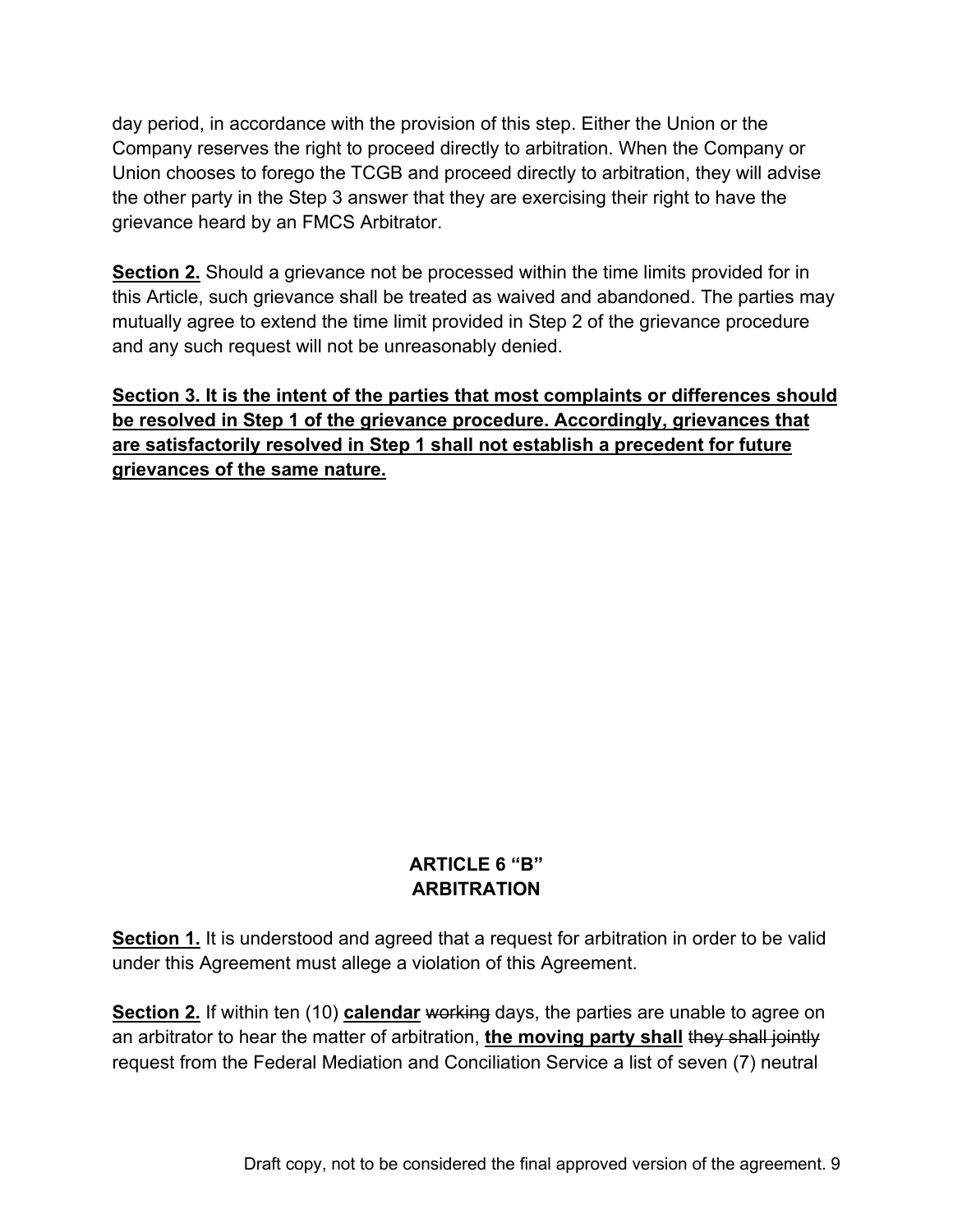arbitrators. The arbitrator will be selected in the following manner, by the alternate striking of names; the person's name that remains is to be the arbitrator.

**Section 3.** For any grievance which proceeds beyond Step 2 of this Article, the grieving party, the Union and the Employer must submit in writing all known evidence during the grievance procedure and their list of witnesses who will testify at the Arbitration. This includes, but is not limited to, a description of the subject matter giving rise to the grievance, relevant dates and all witnesses, along with the specific contract clause that has allegedly been violated. Failure to comply with this Section will serve as a bar to the introduction of the evidence by the grieving party or the Union at arbitration. Evidence that is disclosed at a later date may be introduced at hearing only if the party discovering the evidence provides the other party written notice of its existence at least ten (10) **calendar** working days prior to the arbitration.

**Section 4.** In rendering a decision, the arbitrator shall be governed and limited by the specific provisions of this Agreement. He shall have no power to add to, subtract from, or modify any of the terms and provisions of this Agreement, and he shall consider and render a decision concerning only such issues as are directly raised by the written grievance. The decision of the arbitrator shall be final and binding upon the parties hereto and upon the Employer or associates concerned; provided, however, that the arbitrator shall make no award outside the scope of his authority outlined herein, or effecting a change, modification, or addition to this Agreement and shall confine himself strictly to the facts submitted in the hearing, the evidence before him, and the express terms and provisions of this Agreement.

**Section 5.** The losing party will pay the expenses of the arbitrator. Both parties shall bear its own cost of preparing and presenting their case.

### **ARTICLE 7 PROBATIONARY PERIOD**

(no changes from previous agreement)

**Section 1.** Each applicant hired as an associate shall serve a probationary period, which shall consist of ninety (90) calendar days. Any days or partial days of absence shall not be counted towards the required ninety (90) calendar days. With the agreement of the parties, the probationary period may be extended for up to an additional thirty (30) calendar days. If an associate is sent home by management, that day will be counted as a day worked in the calculation of the probationary period.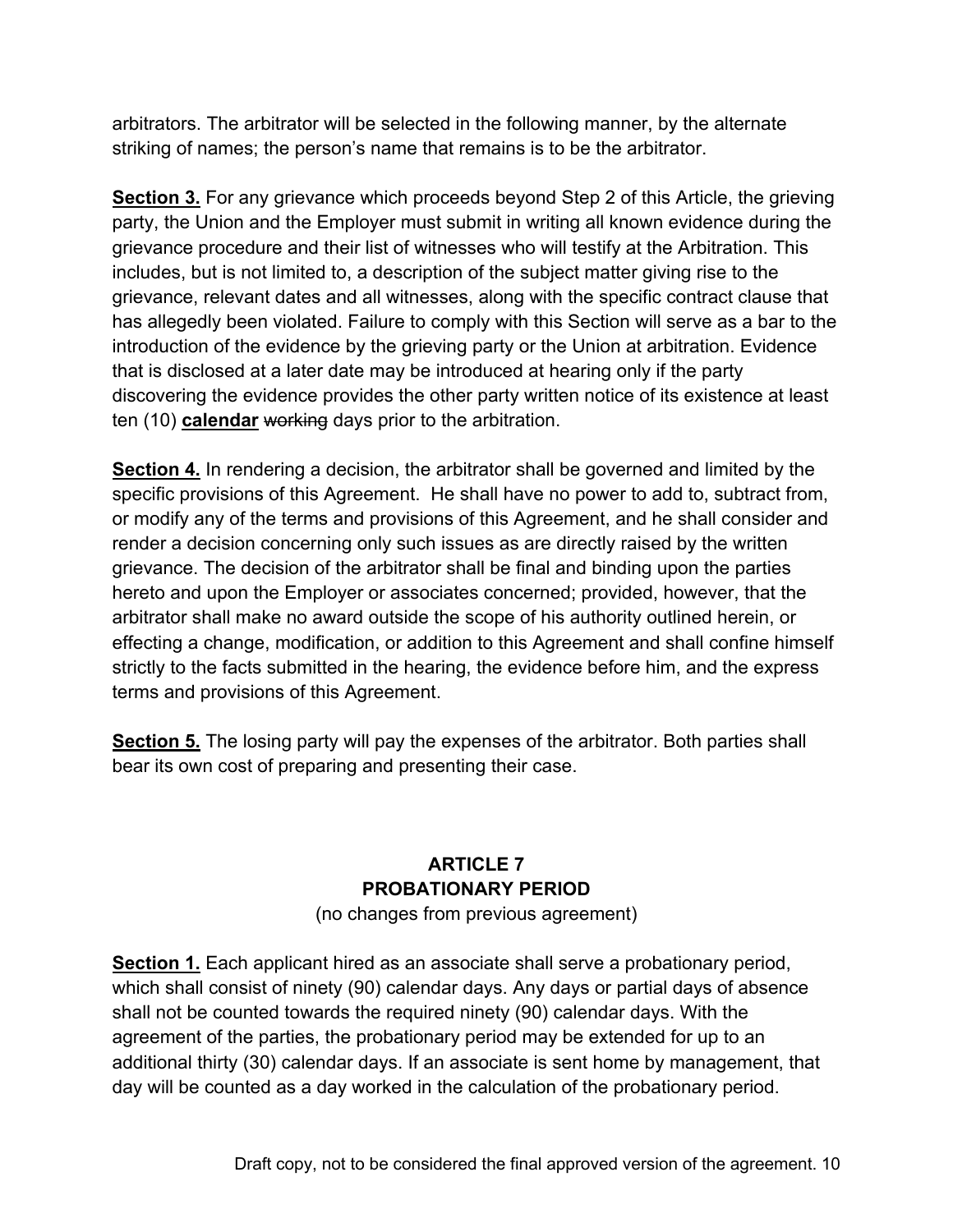**Section 2.** During the probationary period, the Employer shall have the right to discharge or discipline an associate without assigning cause. This action shall not be subject to the grievance and arbitration provisions of this Agreement.

# **ARTICLE 8 ASSOCIATE CLASSIFICATIONS**

(no changes from previous agreement)

**Section 1.** Associates, when hired, will be assigned to one of three classifications: regular full-time or regular part-time or temporary.

**Section 2,** Regular full-time associates are those associates who could be regularly scheduled to work at least forty (40) straight time hours per week.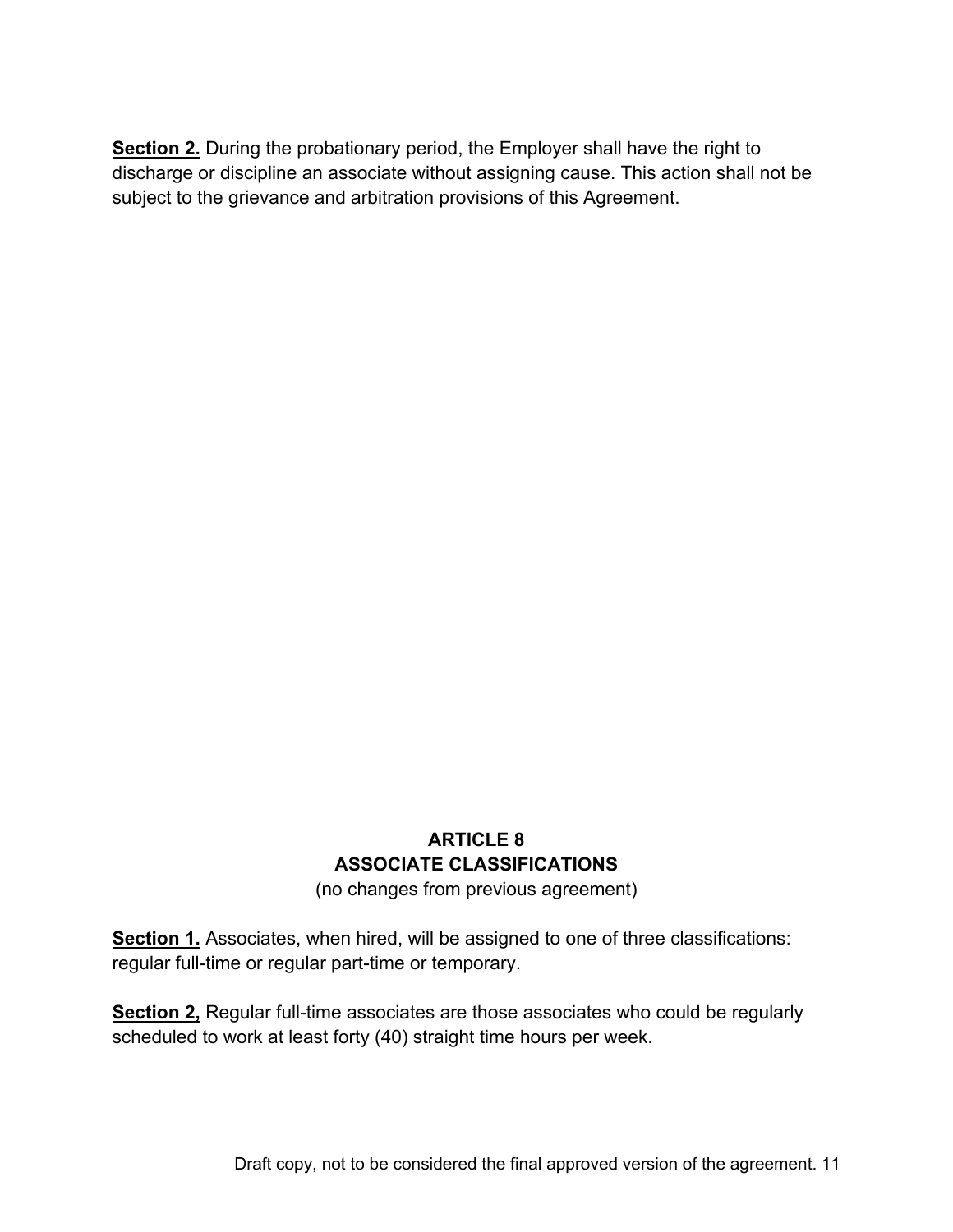**Section 3.** Regular part-time associates are those associates who are not regularly scheduled to work forty (40) straight-time hours per week. Regular part-time associates scheduled for less than thirty (30) hours per week will not be eligible for any fringe benefits unless mandated by law, or unless otherwise provided by the specific terms of this Agreement.

**Section 4.** Temporary associates are those associates hired on a short-term, seasonal or for customer mandated special projects. The Employer has the right to hire temporary/contract associates as it deems necessary.

**Section 5.** Regular part-time and then temporary associates will be given first consideration for regular full-time employment vacancies.

**Section 6.** Job Classifications shall include but be limited to:

- 1. Janitor
- 2. Maintenance Level 1-5
- 3. Inventory
- 4. Lift Truck Operator (LTO)

This includes the right to mandatory overtime as needed throughout the facility from one job classification to another, so long as the employee has been trained in that job classification.

## **ARTICLE 9 SENIORITY**

**Section1.** The Employer recognizes the principal of departmental **location** seniority. Each regular full-time associate will be permanently assigned to one (1) of two (2) locations: Meacham or Railhead. Associates may only accrue seniority in the location they are permanently assigned to. If an associate permanently hires into another location, the associate's seniority, for fringe benefit purposes only, will be retained. For all other purposes, the associate's seniority will begin on the date the associate permanently transfers into the new location. Associates are restricted to assignments within their location and may not move between locations.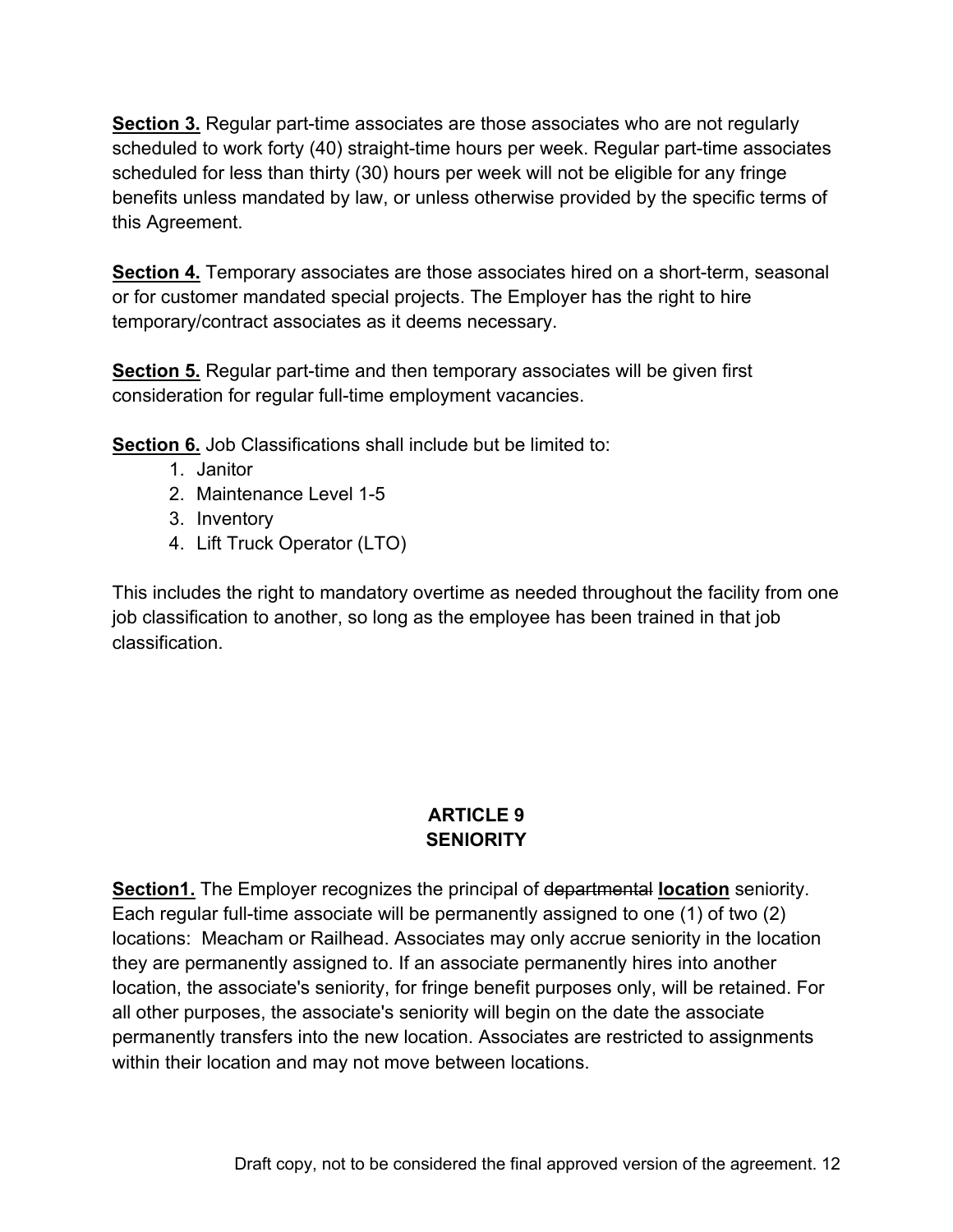The Employer recognizes the principle of seniority which shall prevail unless otherwise outlined in this Agreement. Seniority is defined as an associate's most recent period of continuous employment with the Employer in the bargaining unit.

**Section 2.** An associate's seniority shall be lost in the following instances:

- (a) Discharge for just cause;
- (b) Voluntary quit;
- (c) Failure to return to work on the specified date following layoff; or being laid off for a period that is the lesser of twelve (12) months or the length of the associate's seniority with the Employer;
- (d) Failure to perform any work for the Employer, other than a layoff, for a period **that is the lesser of six (6) months or the length of the associate's seniority** of six (6) months for non-work-related illness or injury or for twelve (12) months for a work-related illness or injury, unless an extension is required by applicable law;
- (e) Failure to return to work on the specified date after a leave of absence or vacation;
- (f) An unexcused absence of three (3) consecutive working days without notifying the Employer;
- (g) Acceptance of a non-bargaining union position for more than ninety (90) days;
- (h) Retirement.

**Section 3**. Associates hired on the same day will have their seniority order determined by last four (4) digits of their social security number, lowest being the most senior.

**Section 4**. Each October the Employer will mail the Union an updated Seniority List and post it at the facility. The Union shall have thirty (30) days to review and challenge the list. Part time associates shall not supersede full time associates in seniority.

## **ARTICLE 10 JOB POSTING**

**Section 1.** When a permanent vacancy exists in a location, in any biddable job classification, or a new job becomes available, the Employer will post the job for five  $(5)$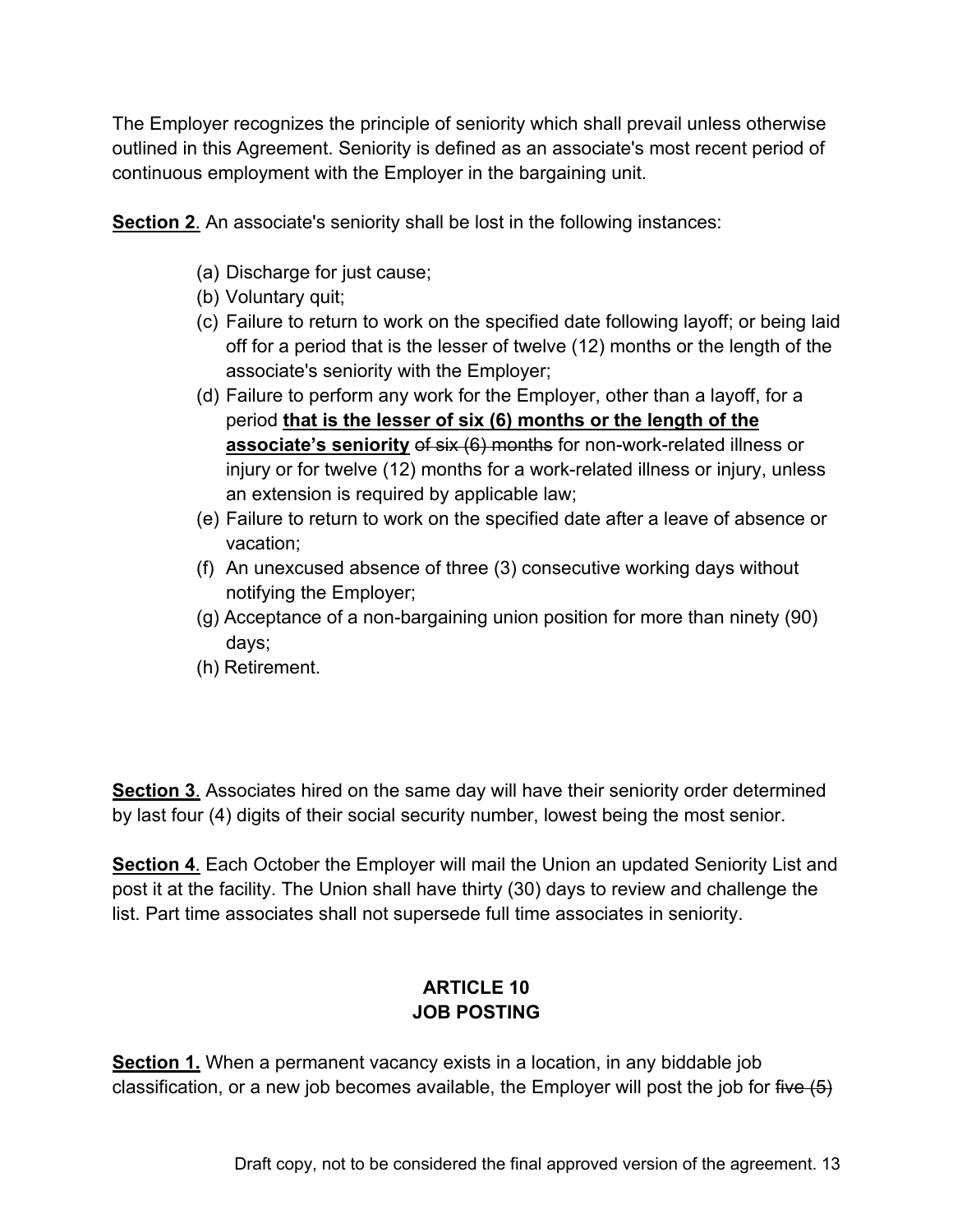**seven (7) calendar** days. Associates from within that department desiring to bid on the vacancy must sign the posting within the allotted five (5) **seven (7) calendar** days. **If a position requires Associates to meet certain qualifications, those qualifications must be listed on the bid sheet at the time the bid is posted.**

**Section 2.** When bidding to a different job classification, the Employer will select the successful candidate based on **seniority**, skill, ability, qualifications and performance. When, in the Employer's judgement, there are two (2) or more associates of relatively equal skill, ability, **qualifications** and performance (which includes and associate's attendance, safety and disciplinary record over the previous twelve (12) months), the principle of seniority will govern. If no qualified candidate applies or no bid is received, the job may be filled by the Employer from any other source. The Employer retains the right to determine the qualifications necessary to perform any particular job or the right to hire non-associate applicants if, in the Employer's sole judgement, qualified associates do not sign the job posting.

**Section 3.** In the event that the successful bidder, from a different job classification, proves unsatisfactory during their trial period, not to exceed thirty (30) **calendar** days, the associate will be returned to their previous job and shift. The employer will fill the position from the next qualified bidder from the original job posting. If there are no qualified bidders, the job may be filled by the Employer from any other source.

**Section 4.** An associate **who bids and is awarded a new job classification** must remain in a **the** new job classification for a period of six (6) months before bidding on another job posting in a different job classification.

**Section 5.** Annually the Employer will allow associates to bid their shift preference. Shift bids and vacations will be posted during the last week of October and first week of November, and awarded as soon as possible thereafter, but not later than the second week of January. Shift bids will be awarded by seniority. Associates not bidding will be assigned the remaining vacancies.

**Section 6.** Temporary/contract vacancies will be filled at the Employer's discretion without the need to post the job.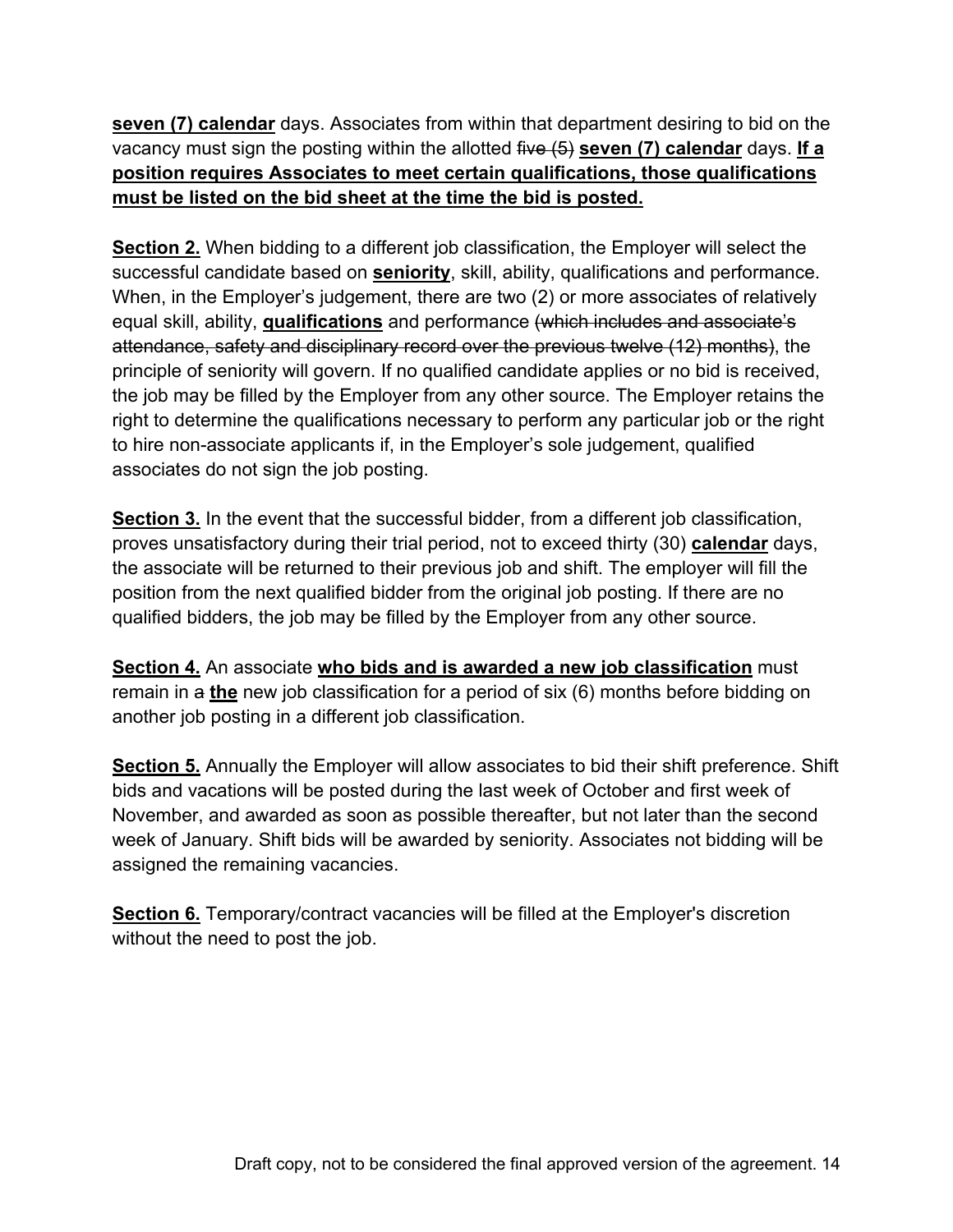### **ARTICLE 11 LAYOFF AND RECALL**

**Section 1.** In the event of a reduction in the workforce, the least senior associate shall be displaced by location, by job classification, by shift. Displaced associates will first fill vacant jobs within their department **location** and job classification. If no vacancy exists, associates may bump within their location to a job classification they previously held or to an equal or lesser paying job classification, provided they possess the necessary job qualifications and skills to perform the job.

Associates laid off from their department **location** may apply for consideration to a different location where a vacancy exists. on a first come first serve basis. From among those applying to a different location the Employer will select the successful candidate based on **seniority,** skill, ability, **qualifications** and performance. When, in the Employer's judgment, there are two (2) or more associates of relatively equal skill,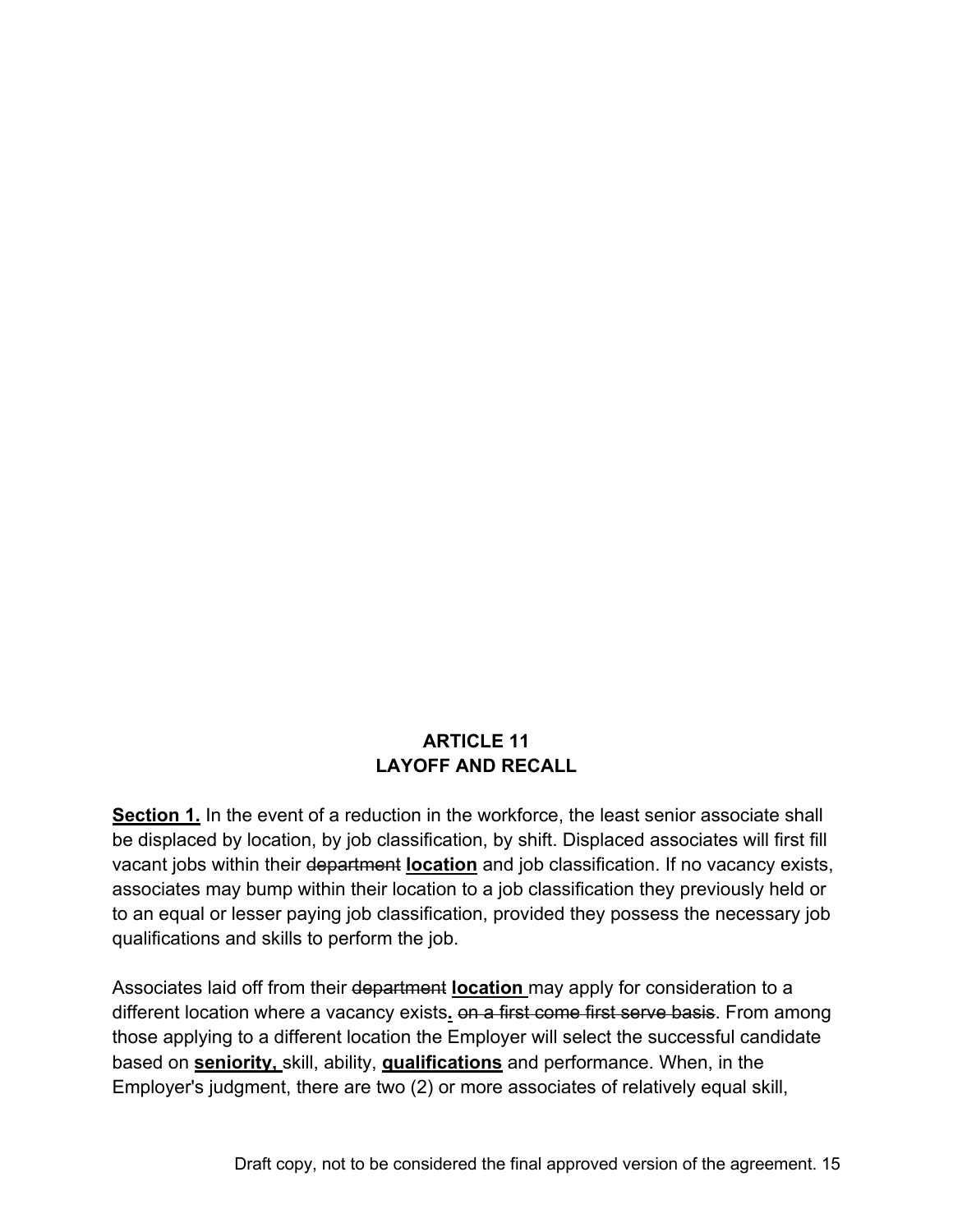ability and performance (which includes an associate's attendance, safety and disciplinary record over the previous twelve (12) months), the principle of seniority will govern. An associate who is selected will be permanently assigned to the new location **and have their seniority dovetail into the new location for all bidding and fringe benefits**. the associate's seniority will be retained for fringe benefit purposes only.

**Section 2.** The Employer has the right to lay off as many associates as they deem necessary for business reasons. In case of layoffs, the associate with the least seniority shall be laid off first, providing remaining associates have the ability to do the available work. The Employer shall give **not less than** seventy-two (72) hours notice to each associate and the Union before laying off.

Temporary, probationary, and then part time associates will be laid off prior to regular associates on the seniority list, unless such associate(s) possess special skills that are deemed necessary and are not possessed by regular associates.

**Section 3.** In the event of a restoration of the workforce, associates will be recalled to their department **location** in the reverse order in which they were laid off from their location provided they possess the necessary skill and ability to perform the work.

**Section 4.** Associates have five (5) **seven (7) calendar** days to return to work after being recalled by any verified means outlined in Article 3, Section 2. Associates refusing recall or failing to return on the designated date will be considered as having voluntarily resigned their employment.

**Section 5.** The Employer may offer voluntary time off (VTO) as needed up to thirty (30) days. VTO will be offered by seniority, by location, by job classification, by shift. Associates accepting VTO will not be compensated for the hours lost. Retained associates must be qualified to perform the remaining work. Associates will be returned in order of seniority to the vacant position. During VTO, to ensure benefit continuation, associates are required to pay their benefit contributions. Should a VTO extension beyond (30) days be necessary, the Employer will notify the Union, and associates currently on VTO will have right of first refusal. If additional VTO volunteers are then required they will be selected by seniority.**and offer to the most senior associate by location, by job classification, by shift.** If enough volunteers are not secured, the least senior in classification on the shift will be required to accept.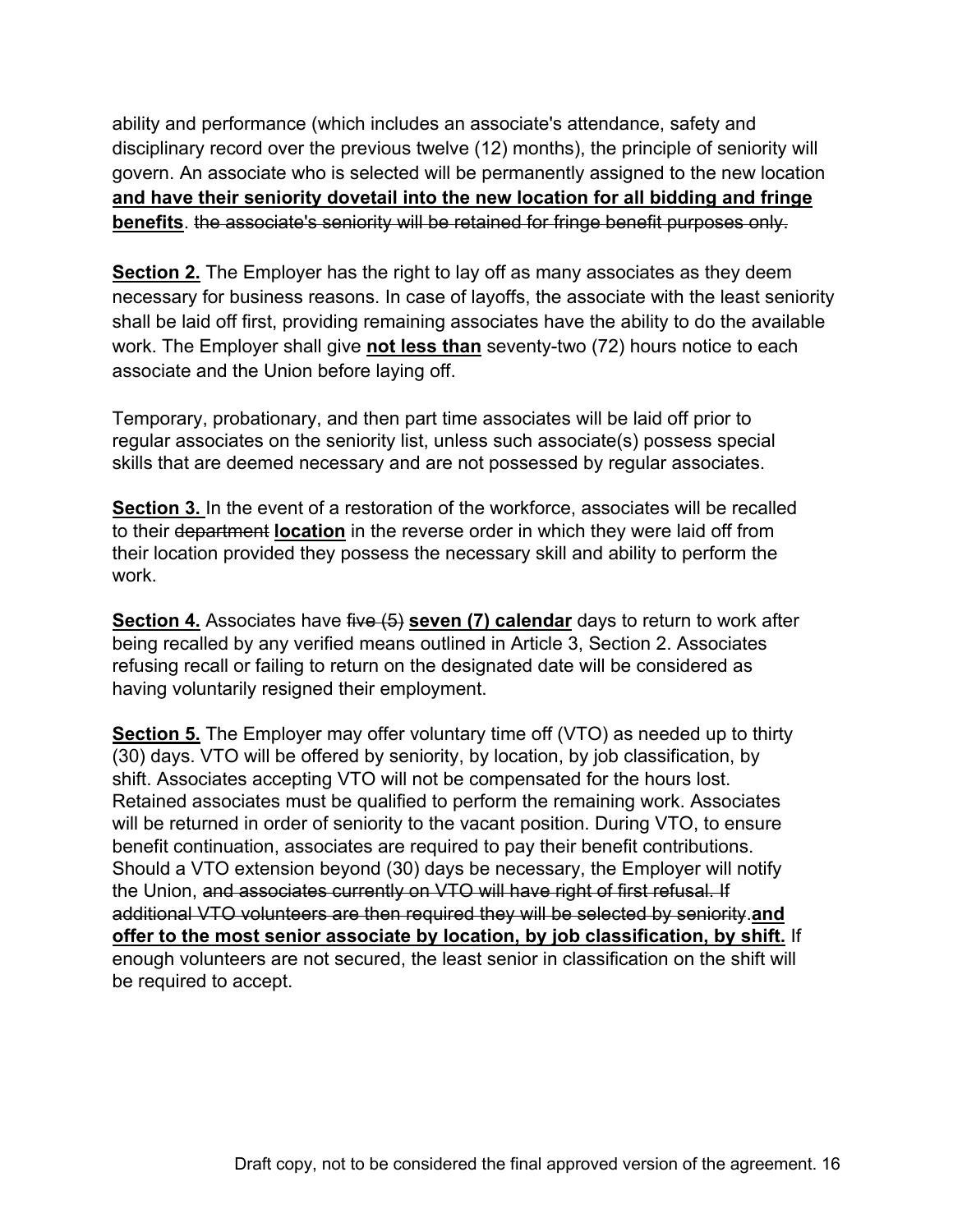# **ARTICLE 12 HOURS OF WORK**

(no changes from previous agreement)

**Section 1.** The workweek, for payroll purposes, will consist of seven (7) consecutive days beginning on Monday at 12:01 a.m. and ending one hundred sixty-eight (168) hours later. The workday for payroll purposes is defined as a period of twenty-four (24) hours commencing with the beginning of each associate's shift.

**Section 2. Payday-Timecards:** Payday is every other Friday. Associates are responsible for punching the timecard properly and recording the time spent performing the various jobs in the warehouse. If the associate neglects to punch in or out, the associate may be subject to discipline. All associates will punch both in and out regardless of what shift they are on or in which department they work.

**Section 3.** Nothing contained in the Agreement will be construed as a guarantee of any hours of work in a workweek, day, or year.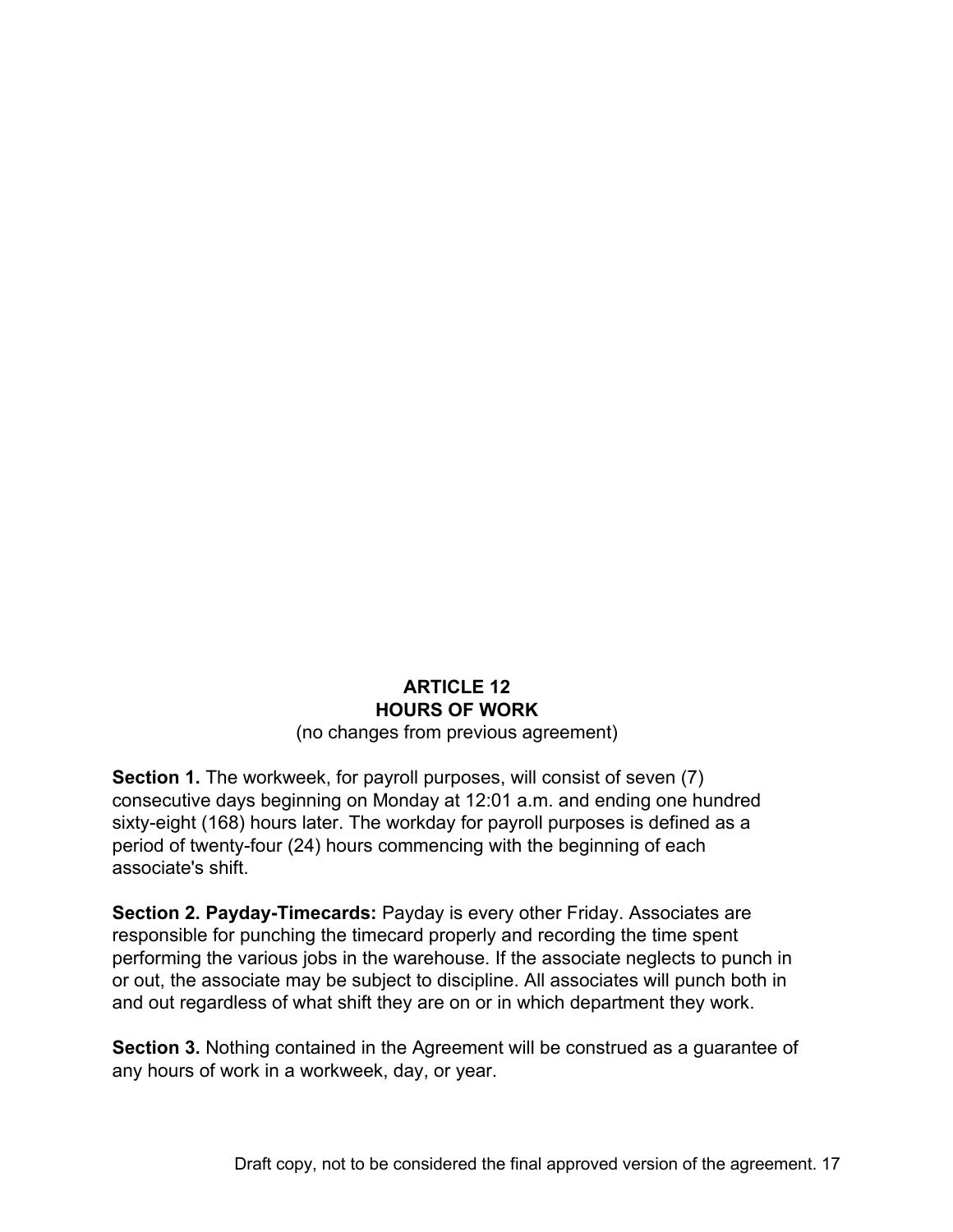**Section 4.** Associates will be provided a thirty (30) minute paid meal break and no breaks. An additional ten (10) minute break will be granted to associates scheduled to work an additional two (2) hours or more of overtime.

**Section 5.** Four 10-Hour Day Schedule. Associates assigned to work four (4), ten (10) hour days will receive the following adjustments in contract conditions:

> **(a)** So that associates maintain comparable benefits, holidays will be paid in ten (10) hour increments if the associate would have otherwise worked and eight (8) hour increments if the paid time off falls on a day the associate was not scheduled to work. The Company will have the discretion of implementing either of the following break schedules: (A) associates will be provided with a fifteen (15) minute rest break each half of their scheduled shift and a thirty (30) minute unpaid meal break or (B) associates will be provided with a forty-five (45) minute paid meal period approximately halfway through the shift. An additional ten (10) minute break will be granted to associates scheduled to work an additional two (2) hours or more of overtime. Other benefits such as sick leave, vacation time, jury duty, and funeral leave are hours based.

**(b)** When the Employer implements a four (4), ten (10) hour day schedule for some positions, such positions will be subject to the bidding procedures of the Agreement. The positions will be assigned to qualified associates based on the inverse order of seniority if there are insufficient qualified volunteers.

**Section 6.** Where production requirements allow, the normal work schedule for all associates shall include at least two (2) consecutive days off each workweek. There shall be no "split shifts". This means that each associate shall work the hours of their shift continuously except for mealtime.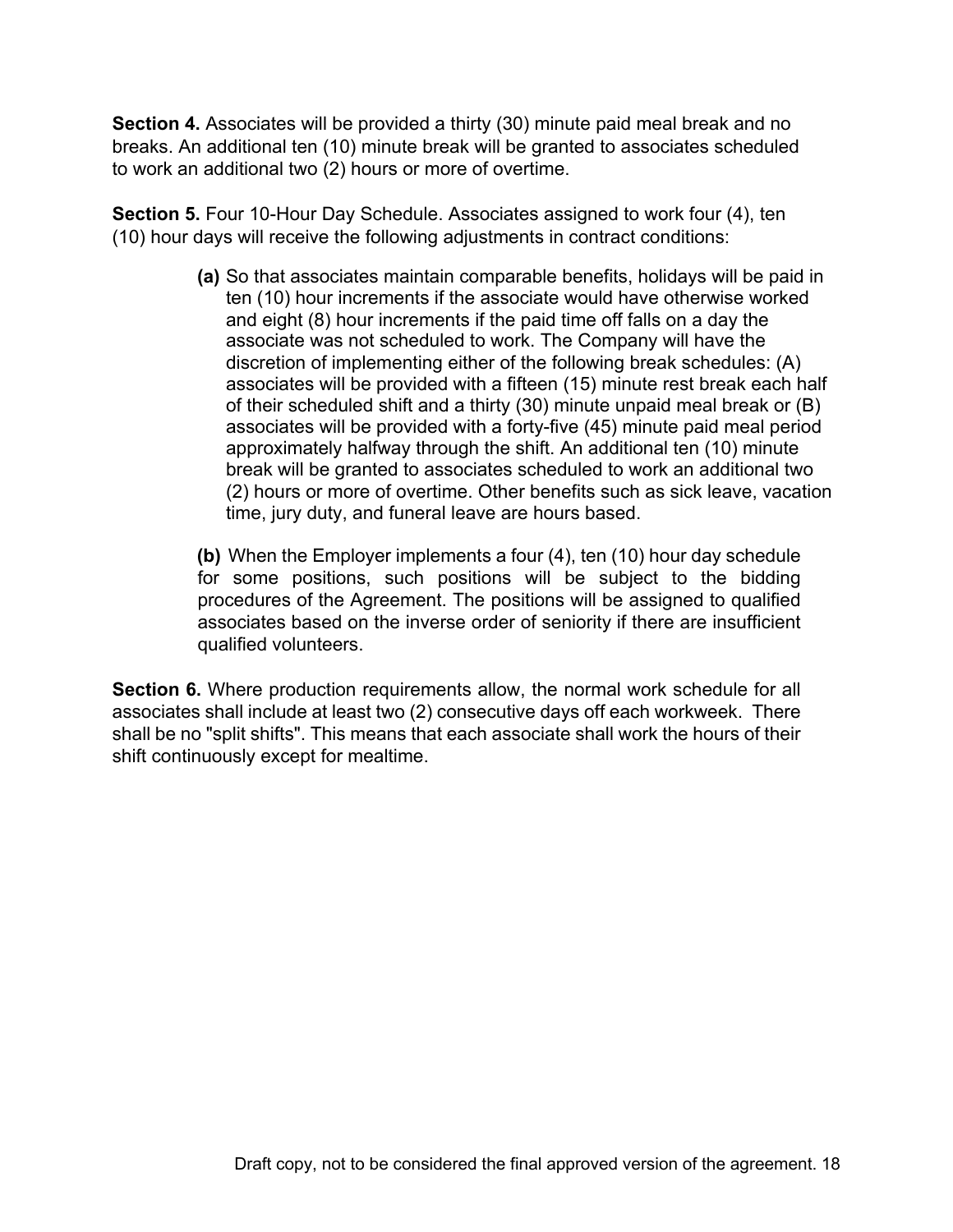## **ARTICLE 13 OVERTIME**

**Section 1. The company will post a no call volunteer list for each day of the work week for those who desire overtime opportunities.** All time worked over forty (40) hours in any one (1) work week will be paid at the rate of time and onehalf (1½) for associates working on an hourly basis. There will be no duplication or pyramiding of overtime and other premium pay for any reason.

**Section 2.** Daily overtime work is confined to be offered to associates in each department **location** by job classification **the volunteer list.** The Employer retains the sole discretion to determine in each instance if overtime work is required. **In all cases, the associate selected must be qualified to perform the work in accordance with Article 10 (Section 2).**

(a) End of shift **/early start** overtime:

1. Associate(s) performing the work assignment will be required to complete all overtime for that assignment. Associate(s) will not leave work in the middle of an assignment unless excused by management.

2.**Overtime will be first offered on a volunteer basis by seniority to associates within the job classification prior to the completion of their shift. If enough volunteers are not secured, then it will be offered to qualified Associates in**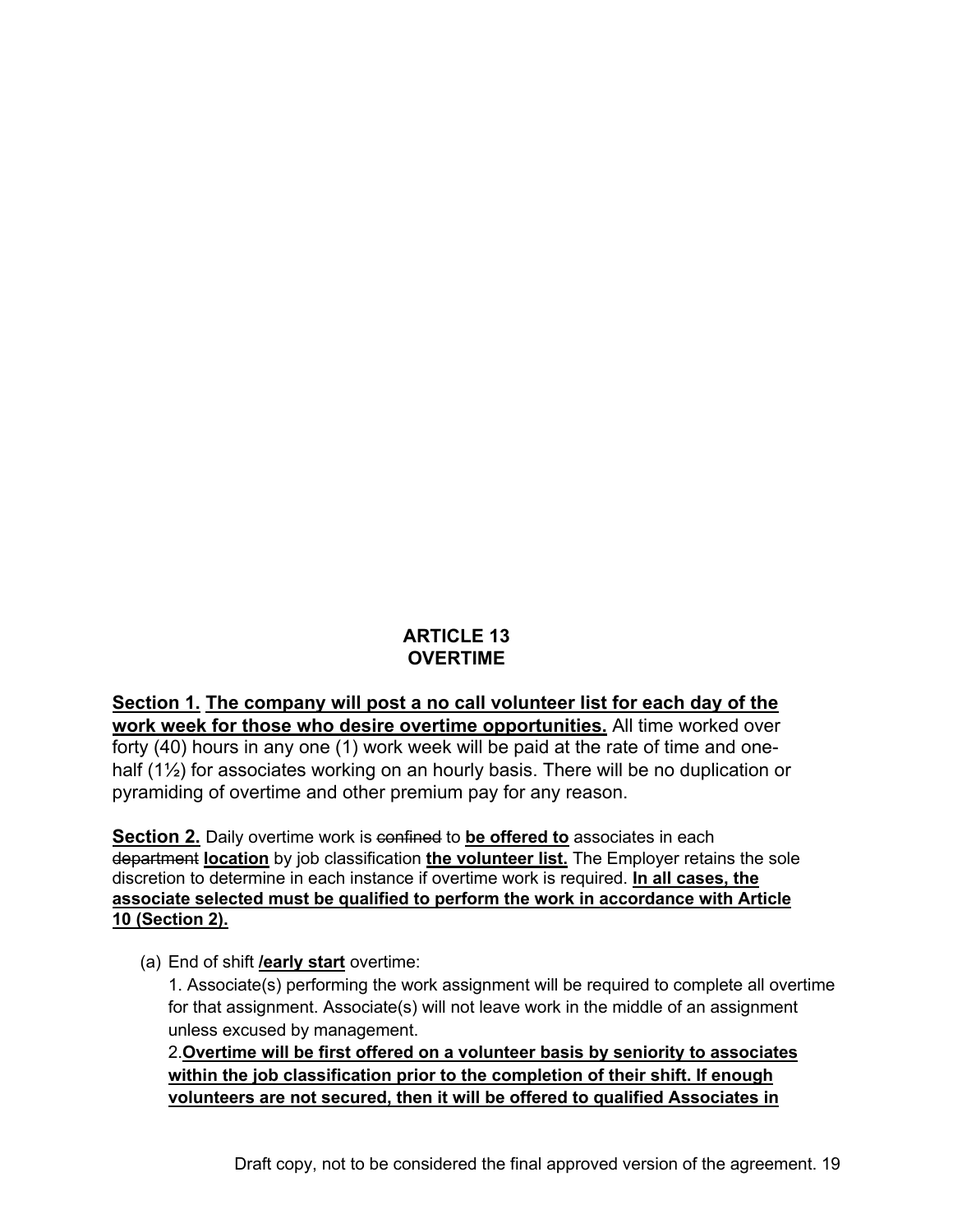**seniority order from other classifications on the same shift who have signed the volunteer list. If there are still not enough volunteers secured, the least senior associate(s) in the classification and shift will be required to accept the overtime assignment.**

(b) Day off Overtime:

1. Overtime will first be offered on a volunteer **basis** by seniority to associates **who signed the volunteer list** and within the job classification **prior to the completion of their shift.**

2. If enough volunteers **associates** are not secured **from the volunteer list**,**then it will be offered in seniority order to other classifications who have signed the list.** the least senior associate on their single day off will be required to accept the overtime assignment.

3. If **there are still not** enough **associates** volunteers are not secured, the least senior associate**(s) in the classification and shift** on their consecutive off days will be required to accept the assignment.

4. If there is not enough work and associates are being sent home:

- a. The Company will first ask for volunteers by seniority.
- b. If there **are** is not enough volunteers, the Company will first send employees working day off overtime home, starting with the least senior associate.
- c. If the Company requires more associates to go home, they will mandate from the bottom of the seniority **list** within that job classification **and shift**.

5. All Associates working day off overtime will be guaranteed a minimum of four (4) hours of pay for that day, if they are sent home early.

**(c)** Mandated overtime will follow these guidelines:

- 1. If the Company requires mandatory overtime, those working day off overtime will rank highest in seniority.
- 2. If an employee is mandated to come in early, they will not be mandated to stay late; therefore, the next on the **in** seniority will be placed on the list to be mandated.
- 3. If an employee is mandated to stay late, they will not be mandated to come in early the next business day; therefore, the next on the **in** seniority **by classification and shift** will be placed on the list to be mandated.
- **4.** The Company will **inform** make every attempt to mandate**d** employees a minimum of two (2) hours prior to the end of their normal shift.

**Section 3.** The Union and the Company understand this may change at times due to business and/or customer needs and/or situations of excessive absenteeism. In these instances only:

- 1. The Company may ask associates to stay late and come in early the following day.
- 2. The Company may ask associates to come in early the following day and stay late.
- 3. The Company may require associates to work up to sixteen (16) hour days. In extreme emergencies the Company may require associates to work up to two (2) sixteen (16) hour days, in a pay period.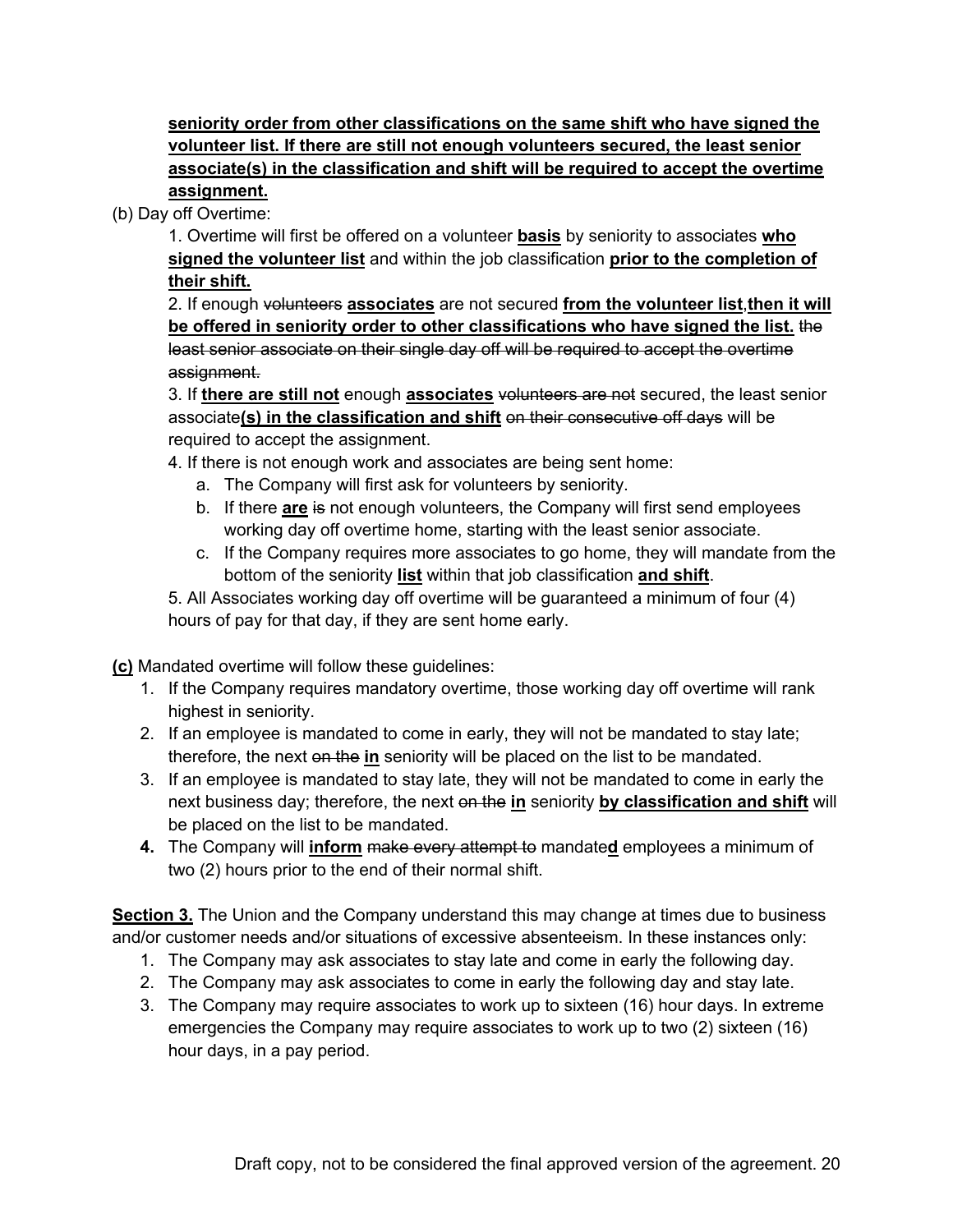## **ARTICLE 14 EMPLOYER RULES AND DISCIPLINE**

**Section 1.** The Employer will have the right to discharge or suspend for just cause, but will give written warnings to associates before suspension or discharge except in cases of serious or gross misconduct, including but not limited to dishonesty, drinking or fighting on Employer property, gross safety violations, use of illegal drugs, giving false information at time of application, gross insubordination, willful damaging of property owned or in the custody of the Employer, and falsifications of the Family Medical Leave Act, disability and/or workers compensation.

**Section 2.** The Employer will have the right to establish, revise or add reasonable work and safety rules, attendance policy, alcohol and substance abuse policy, drug, alcohol, and functional testing, by which all associates must abide. The Employer will also have the right to establish, revise or add a disciplinary policy to address associate violations of these rules and policies. Prior to implementing, the Employer will meet with the Union for discussion. The rules and/or disciplinary policy will become effective seven (7) days after they have been posted in the workplace.

**Prior to the Employer establishing, revising or adding to Company policies that affect associates covered by this Agreement, including, but not limited to reasonable work and safety rules, attendance policy, drug, alcohol and substance abuse policy, and functional testing, by which all associates must abide, and such policy items are not already outlined in**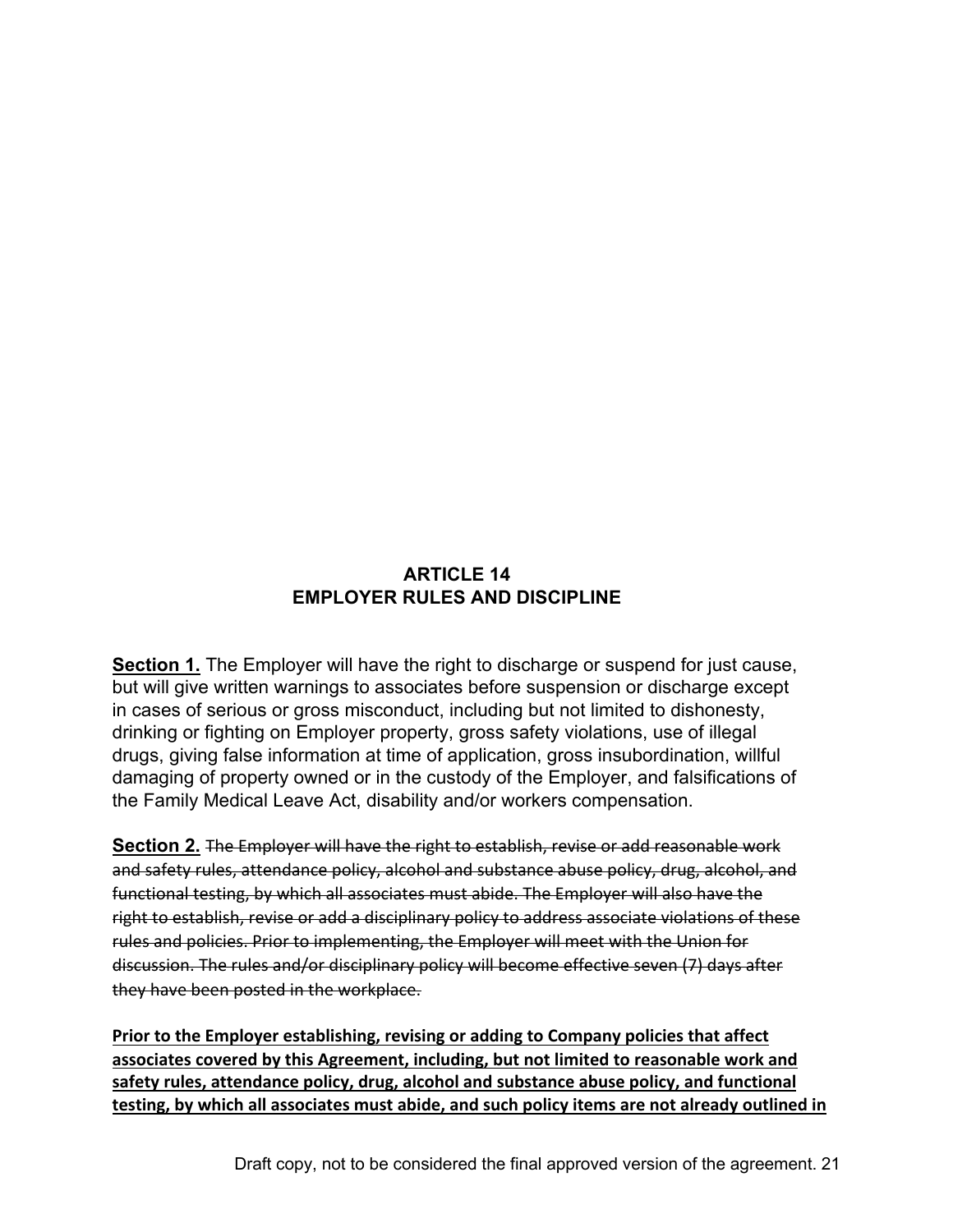**this Agreement, the Employer will offer to meet with the Union. The Union will have seven (7) calendar days to respond to the written request to meet to establish time for meeting. The rules and/or disciplinary policy will become effective seven (7) calendar days after they have been discussed and subsequently posted in the workplace, but not later than fourteen (14) calendar days from the Company's offer to meet.**

Associates are expected to sign all necessary forms related to their employment at Americold Logistics. Signature on an Associate Counseling Form is not an admission of guilt, but receipt of copy only.

**Section 3.** The Employer will administer discipline within fourteen (14) **calendar** working days of the incident or the known occurrence with a **written** copy to the associate and local Union.

**Section 4.** The Employer will offer to secure a Union representative for the meeting. In all other disciplinary meetings, the Employer will respect an associate's legal right to Union representation. **The Employer agrees that a shop steward will be present at investigatory meetings so long as a shop steward is available that shift. In instances where English is not the Associate's primary language, a translator will be offered where available.**

**Section 5.** Work Rules & Expectations Policy:

Disciplinary Action for Category 2 violations as defined in the Company's "Work Rules and Expectation Policy" will be as follows:

1 point = Step 1 - Verbal warning documented 2 points = Step 2 - Written warning 3 points= Step 3 - Final warning with a one-day suspension 4 points = Step 4 - **Up to and including** Termination

Counseling shall be provided with each step of progressive discipline. Discipline shall remain on the record for nine (9) rolling months. As one point falls off the step of discipline it will back up to the previous step, (example) if an employee is on their  $3<sup>rd</sup>$  step of discipline and step one (1) falls off, the employee will now be on step 2 and the next step of discipline would be step 3 again.

**Section 6.** Attendance Policy:

Americold expects and requires regular attendance from all of its associates, as defined by the Company's "Attendance Policy." Progressive Discipline for Attendance is as follows:

1 point = Step 1 - Verbal warning documented

2 points = Step 2 - Written warning

3 points= Step 3 - Final warning with a one-day suspension

4 points = Step 4 - **Up to and including** Termination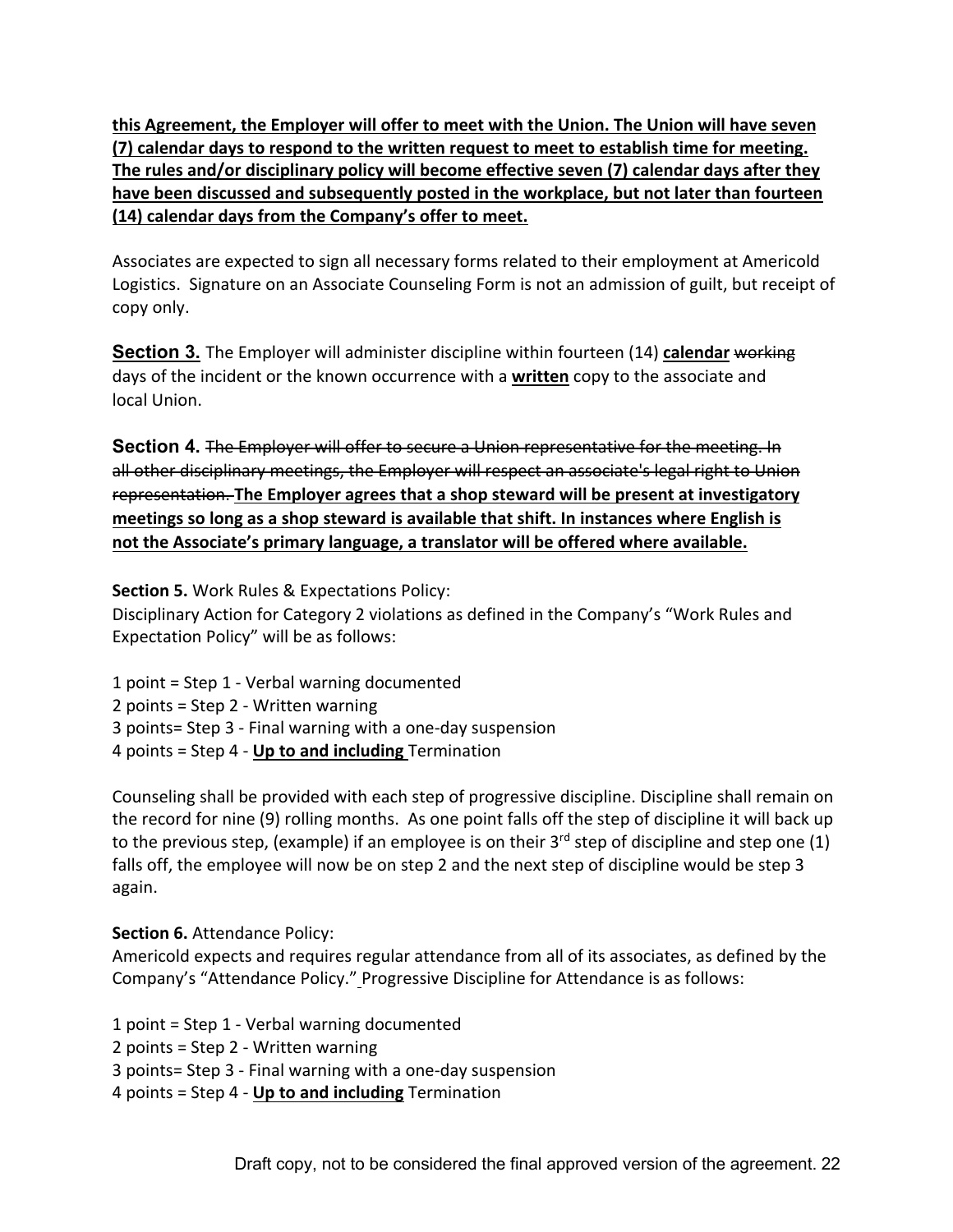Counseling shall be provided with each step of progressive discipline. Discipline shall remain on the record for nine (9) rolling months. As one point falls off the step of discipline it will back up to the previous step, (example) if an employee is on their 3<sup>rd</sup> step of discipline and step one (1) falls off, the employee will now be on step 2 and the next step of discipline would be step 3 again.

#### **ARTICLE 15 WAGES**

#### **Section 1.** Wages:

All pay rates listed in this agreement will be considered the minimum rate for all job classifications.

| <b>Forklift</b> | Ratification | 2/18/2020 | 2/18/2021 | 2/18/2022 |
|-----------------|--------------|-----------|-----------|-----------|
| 12 month        | \$17.39      | \$17.91   | \$18.45   | \$19.00   |
| 9 month         | \$16.40      | \$16.77   | \$17.14   | \$17.53   |
| 6 month         | \$15.90      | \$16.26   | \$16.63   | \$17.00   |
| 3 month         | \$15.37      | \$15.71   | \$16.07   | \$16.43   |
| Start           | \$14.86      | \$15.20   | \$15.54   | \$15.89   |
| <b>Janitor</b>  |              |           |           |           |
| 12 month        | \$14.45      | \$14.88   | \$15.33   | \$15.79   |
| 6 month         | \$12.55      | \$12.83   | \$13.12   | \$13.41   |
| Start           | \$12.17      | \$12.45   | \$12.73   | \$13.02   |
| Inventory       |              |           |           |           |
| 12 month        | \$18.39      | \$18.91   | \$19.45   | \$20.00   |
| 9 month         | \$17.40      | \$17.77   | \$18.14   | \$18.53   |
| 6 month         | \$16.90      | \$17.26   | \$17.63   | \$18.00   |
| 3 month         | \$16.37      | \$16.71   | \$17.07   | \$17.43   |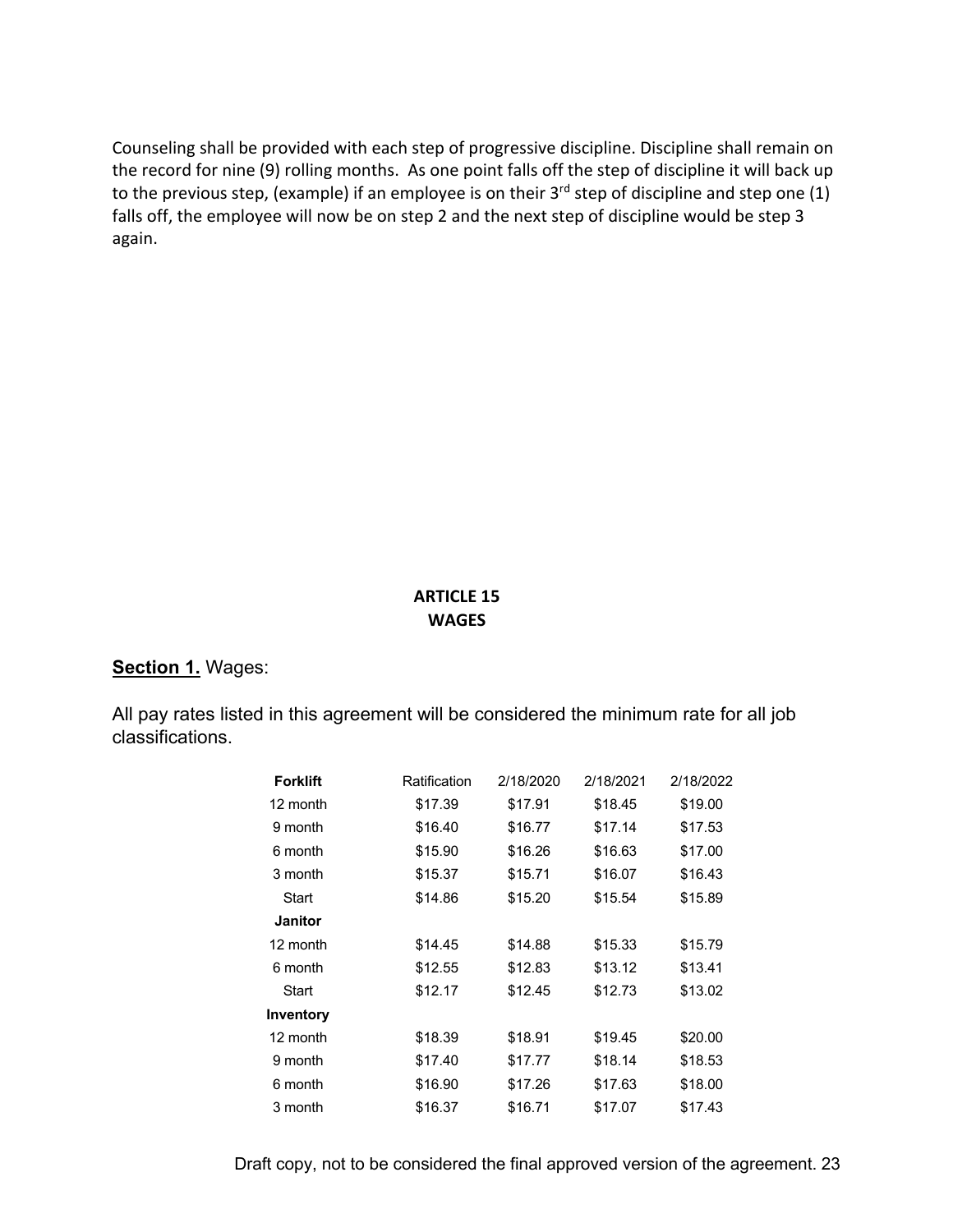| <b>Start</b>                   | \$15.86 | \$16.20 | \$16.54 | \$16.89 |
|--------------------------------|---------|---------|---------|---------|
| <b>Maintenance</b>             |         |         |         |         |
| Maintenance Helper             | \$15.07 | \$15.41 | \$15.76 | \$16.11 |
| Maintenance Apprentice         | \$17.57 | \$17.97 | \$18.37 | \$18.78 |
| <b>Buildings &amp; Grounds</b> | \$19.24 | \$19.67 | \$20.12 | \$20.57 |
| MHE Tech 1                     | \$22.05 | \$22.55 | \$23.05 | \$23.57 |
| MHE Tech 2                     | \$24.06 | \$24.60 | \$25.15 | \$25.72 |
| <b>Refrigeration Tech 1</b>    | \$23.06 | \$23.58 | \$24.11 | \$24.65 |
| <b>Refrigeration Tech 2</b>    | \$24.99 | \$25.55 | \$26.13 | \$26.72 |
| <b>Refrigeration Tech 3</b>    | \$26.02 | \$26.61 | \$27.20 | \$27.82 |
| <b>LEAD Technician</b>         | \$27.02 | \$27.63 | \$28.25 | \$28.89 |

All wage increases including ratification effective the  $1<sup>st</sup>$  full pay period after dates above.

Ratification bonus of \$250 (pro-rated to those hired since 2/18/2019) to those on the payroll as of time of payout. 1<sup>st</sup> full pay period after ratification.

#### **Section 2.** Shift Premiums:

2<sup>nd</sup> Shift Premium - \$.25/ hour over base hourly rate 3rd Shift Premium - \$.35/ hour over base hourly rate

Shift Premiums are in addition to the associates top or progression rate of pay and this will be the rate of pay used to calculate the associate's overtime rate of pay. Shift Premiums are for associates that have a bid position for either 2<sup>nd</sup> or 3<sup>rd</sup> shift.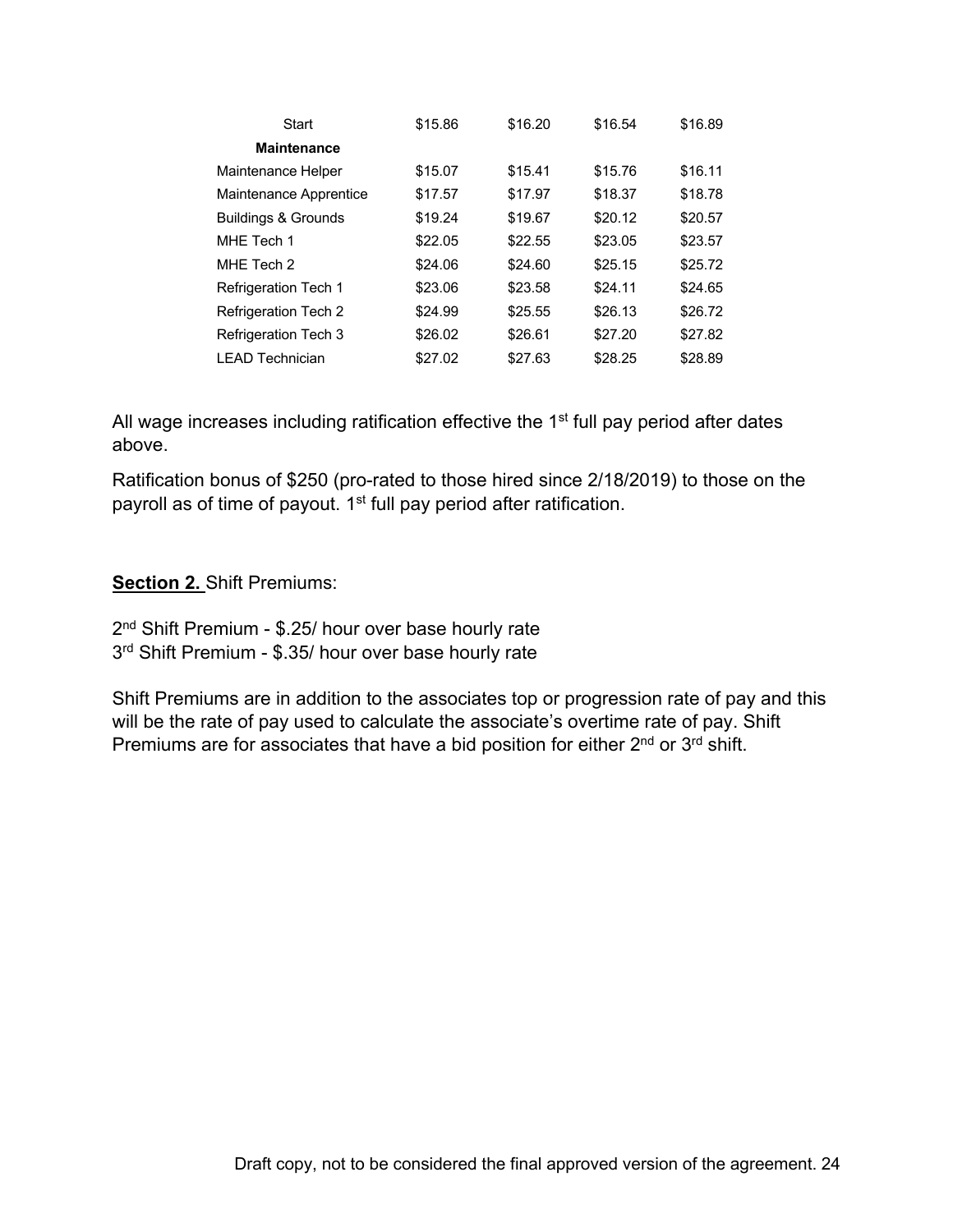## **ARTICLE 16 PRODUCTION REQUIREMENTS AND INCENTIVE PLANS**

**Section 1.** Production Requirements. The Employer may establish, implement, revise and/or continue **reasonable** systems of production requirements, expectations and/or standards. The Employer has the sole right to establish these standards. **At least seven (7) calendar days** prior to changing production requirements or standards the Employer will meet and discuss the changes with the Union. The Union and its Industrial Engineers shall have the right to review all information pertaining to the implementation or change of production requirements, expectations or standards.

**Section 2.** Incentive Plans. The employer has the sole right to establish incentive plans of any type that provide pay in addition to the associate's base hourly rate. The Employer retains the sole discretion to determine the creation, modification, design, administration and dissolution of the same. The Employer may create, design, modify, administer, or dissolve such plans, of any type, in accord with business conditions as the Employer defines them.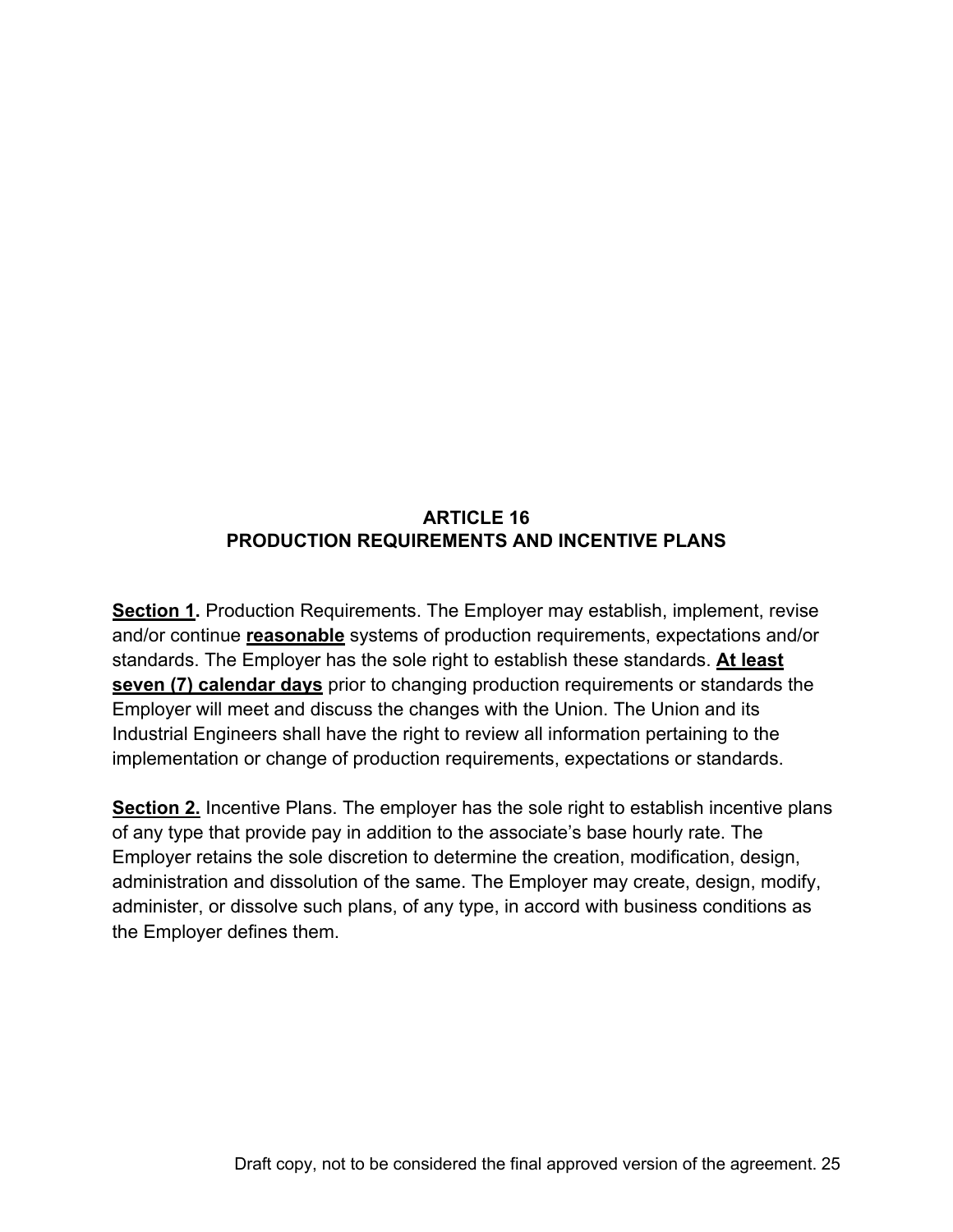# **ARTICLE 17 VACATION**

**Section 1.** All full-time associates who have completed one (1) or more years of continuous service and meet the hours requirements outlined in Section 2, will be entitled to vacation according to the following schedule:

| <b>Years of Continuous Service</b> | <b>Vacation Benefit</b>        |
|------------------------------------|--------------------------------|
| One $(1)$                          | Forty (40) Hours               |
| Two $(2)$                          | Eighty (80) Hours              |
| Five $(5)$                         | One Hundred Twenty (120) Hours |
| Fifteen (15)                       | -One Hundred Sixty (160) Hours |
| Thirty $(30)$                      | -Two Hundred (200) Hours       |

The vacation year shall be associate's anniversary date to anniversary date.

**Section 2.** To qualify for a vacation benefit, associates earn one-twelfth (1/12) of their vacation benefit for each completely worked month, from the associate's anniversary year to the next anniversary year, for the coming vacation year. All paid time off for vacation, holiday, bereavement, jury duty, and VTO shall be considered hours worked for purposes of this section.

**Section 3.** An associate's vacation period shall be at such time as is mutually agreed between the Employer and the associate subject to the Employer's ability to maintain efficient operations. Requests for vacation shall be considered for each month of the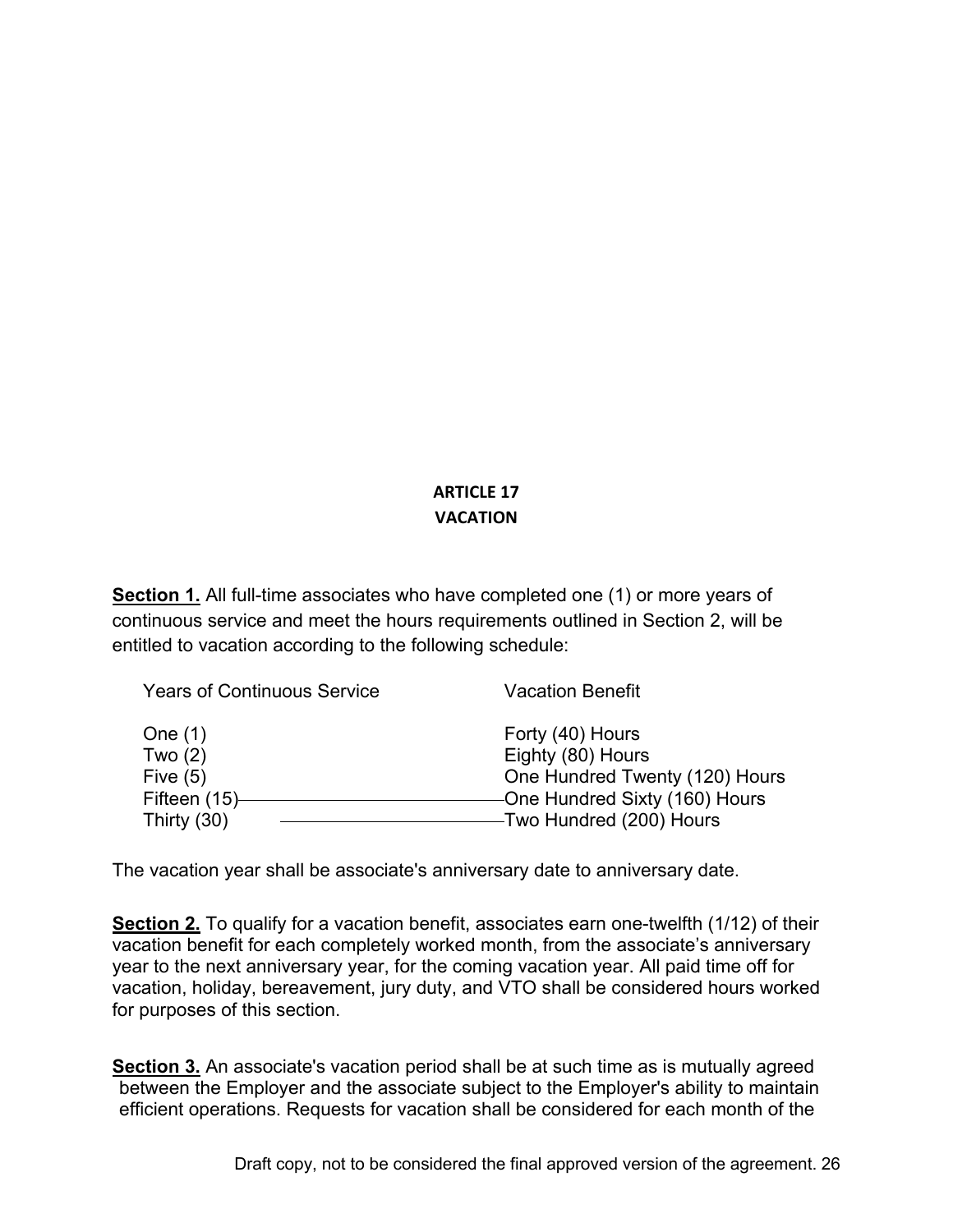year.

Subject to the staffing requirements of the Employer, vacation may be scheduled as follows:

- a. Requests for vacation will be bid **the week following the annual shift bid (Article 10; Section 5). The Employer shall notify associates during the bid process of approval or denial.** December 15 through December 31 of each year. The Employer shall post its response by January 15 to written requests for "first-choice" vacation dates received by December 31. Preference between competing requests shall be granted by job classification/shift according to seniority.
- b. The system described above is to assist the Employer and the associates in scheduling vacations. It shall not prevent an associate from requesting a vacation change in which the Employer will consider on the basis of staffing needs.
- c. Vacation days not scheduled in accordance with "a" above shall be awarded on a first come first serve basis subject to two (2) **one (1)** week notice and management approval.

**Section 4.** Vacation pay for regular full-time associates for each week of vacation shall be the equivalent of forty (40) hours at the associate's regular rate of pay at the time of vacation.

**Section 5.** Vacation may not be carried over from year to year.

**Section 6.** Vacation time may be requested in single day increments. VTO associates may request vacation time in half-day increments.

**Section 7.** All unused vacation will be paid out to the associate, upon his/her voluntary resignation of employment.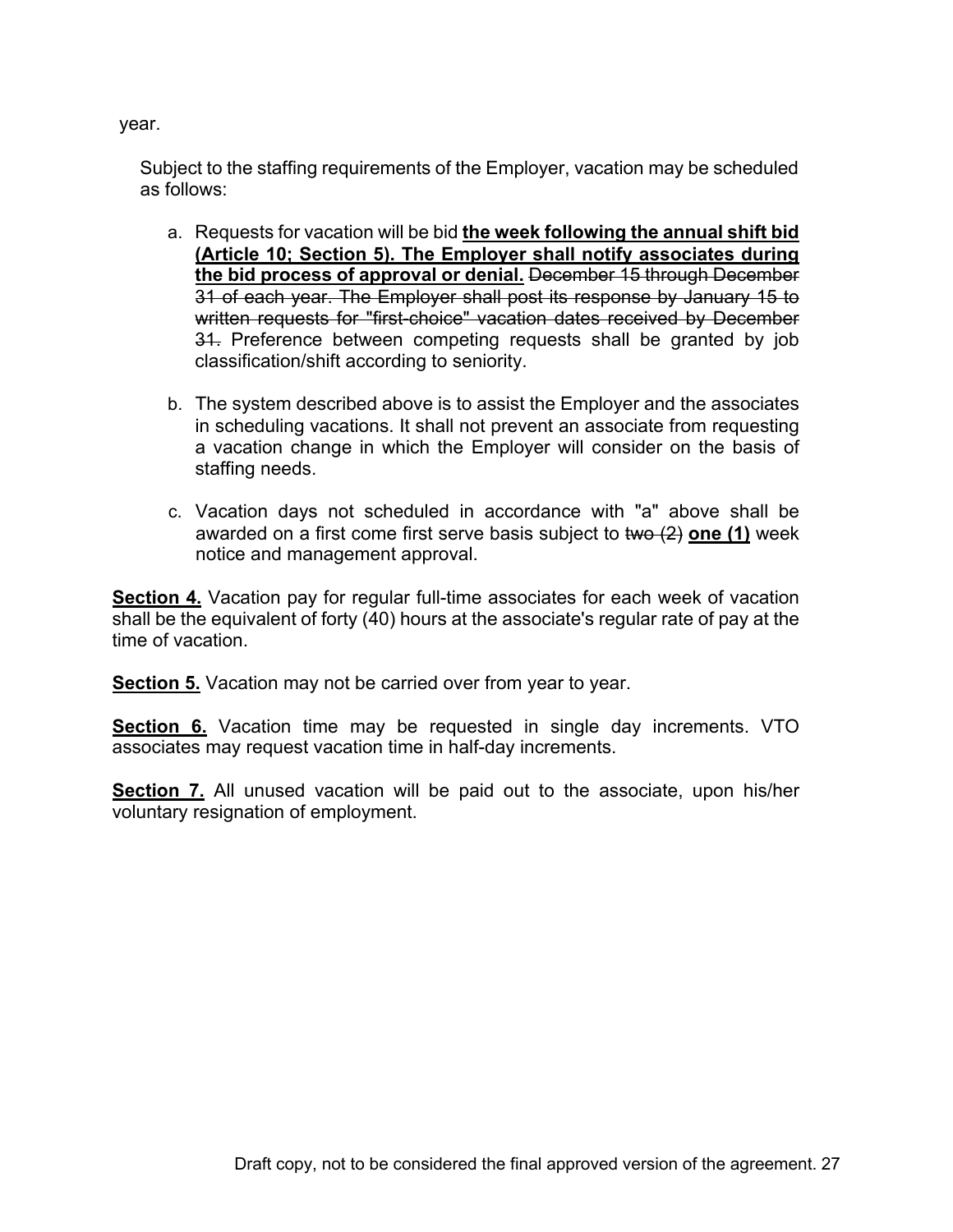#### **ARTICLE 18 HOLIDAYS**

**Section 1.** Regular full-lime associates who have completed their probationary period are eligible for up to seven (7) paid holidays each year. They are: New Year's Day. Memorial Day, Independence Day, Labor Day, Thanksgiving Day, Christmas Day, and a personal day. Holiday hours shall count as hours worked in the computation of hours worked concerning overtime. Personal Days must be scheduled and approved in advance and taken during the calendar year. Unused days will not be carried over to the next year unless approved in writing by management.

**Section 2.** To receive holiday pay, associates must work their last scheduled shift before the holiday**, the holiday if scheduled** and the first scheduled shift following a holiday unless approved by management.

**Section 3.** Eligible associates shall receive eight (8) or ten (10) hours at their regular straight-time rate of pay for each paid holiday. Associates required to work on the holiday shall be paid at one and one-half (1½) times their regular straight time rate of pay for all hours worked, plus their holiday pay. Associates, unless approved by management, leaving work early on a holiday will be paid for hours worked that day at straight time.

**Section 4.** If a holiday falls on an associate's unscheduled workday, the eligible associates shall receive eight (8) hours of pay at his regular straight-time rate in lieu of the holiday. This time and pay is not considered in the computation of overtime.

**Section 5.** The Employer will make every effort to give associates at least one (1) week's notice of when a holiday will be celebrated.

**Section 6.** If the Employer determines that it is necessary to work on a holiday, associates shall be selected in accordance with Article 13.

**Section 7.** If a holiday falls on an associate scheduled vacation day an extra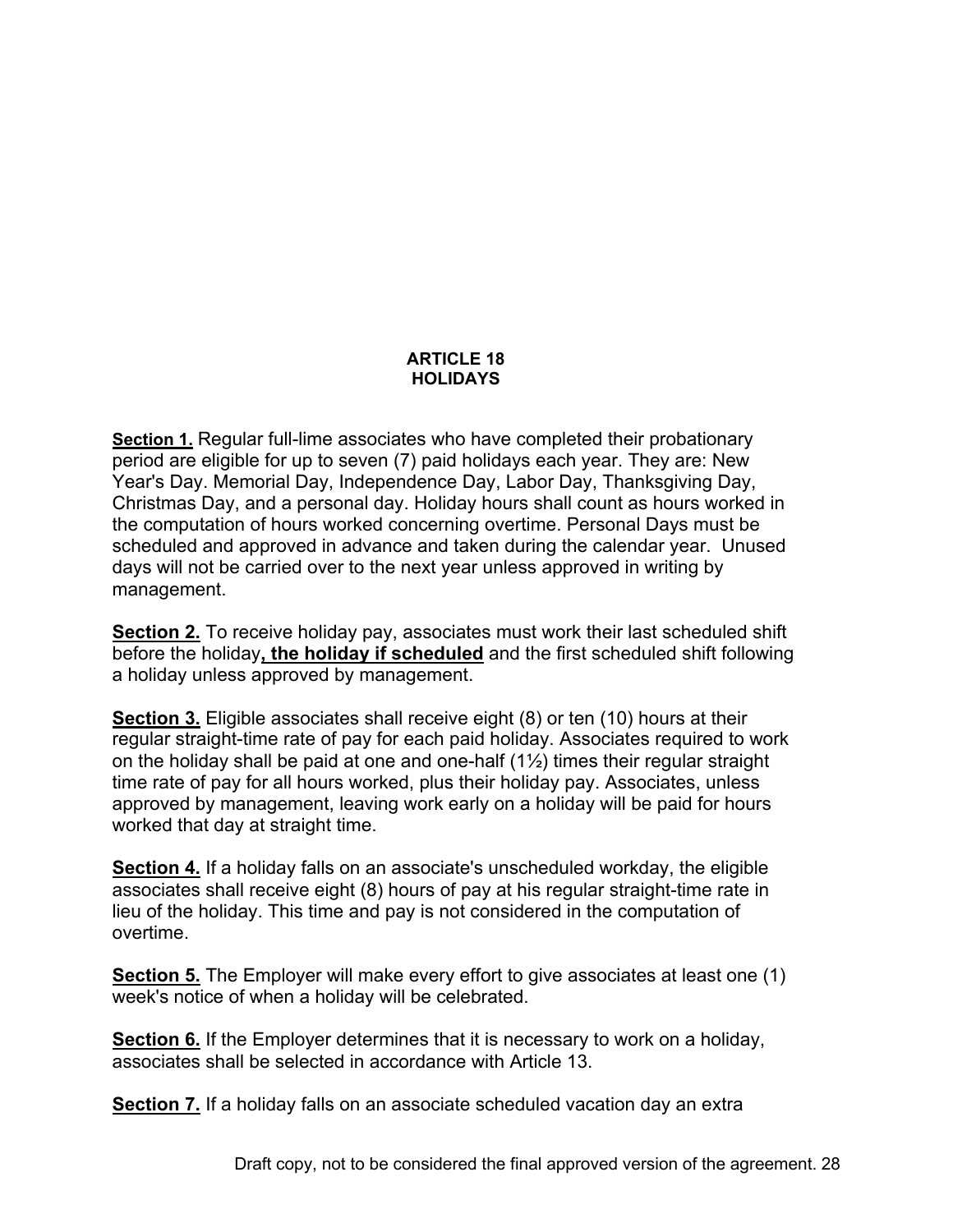vacation day will be granted.

### **ARTICLE 19 LEAVES OF ABSENCE**

**Section 1. General:** The Employer may grant a reasonable leave of absence to an associate upon written application. The associate and the Union shall be given a written notice of the terms and conditions of any leave of absence granted. Requests for leave of absence shall not be unreasonably denied to any associate who has twelve (12) months or more of continuous service.

**Section 2. Family and Medical Leave:** The Employer will comply with all applicable state and federal laws, which address associates' rights to request or obtain a leave of absence, including but not limited to a family or medical leave, pregnancy disability leave, or disability leave.

**Section 3. Jury Duty:** The Employer will make up differential in pay for those associates called for jury duty, providing the associate was scheduled for work on that day. The difference shall be calculated on the basis of the associate's base hourly rate of pay, for a period of time up to a maximum of two (2) weeks. Unless alternate written arrangements have been made, an associate released from jury duty early must return to work for the completion of their regular shift. The Employer shall not change the associates' days off or shift assignment in order to avoid payment of jury duty.

**Section 4. Other court appearances: Any Associate who presents, to their supervisor or HR manager, a court order with seven (7) calendar days notice, requiring they appear in person, other than jury duty, where failure to appear could result in the issuance of a warrant, the Employer will allow time off without pay or penalty for no more than two (2) days per year.**

**Section 5. Bereavement:** Eligible associates covered by this Agreement who suffer a death in their immediate family shall be allowed up to three (3) working days off with pay at their regular straight-time rate as necessary to attend the funeral or as necessary to take care of affairs in connection with the death. Upon request, additional unpaid time off may be granted.

a. Immediate family is defined as current spouse, son, daughter, mother, father,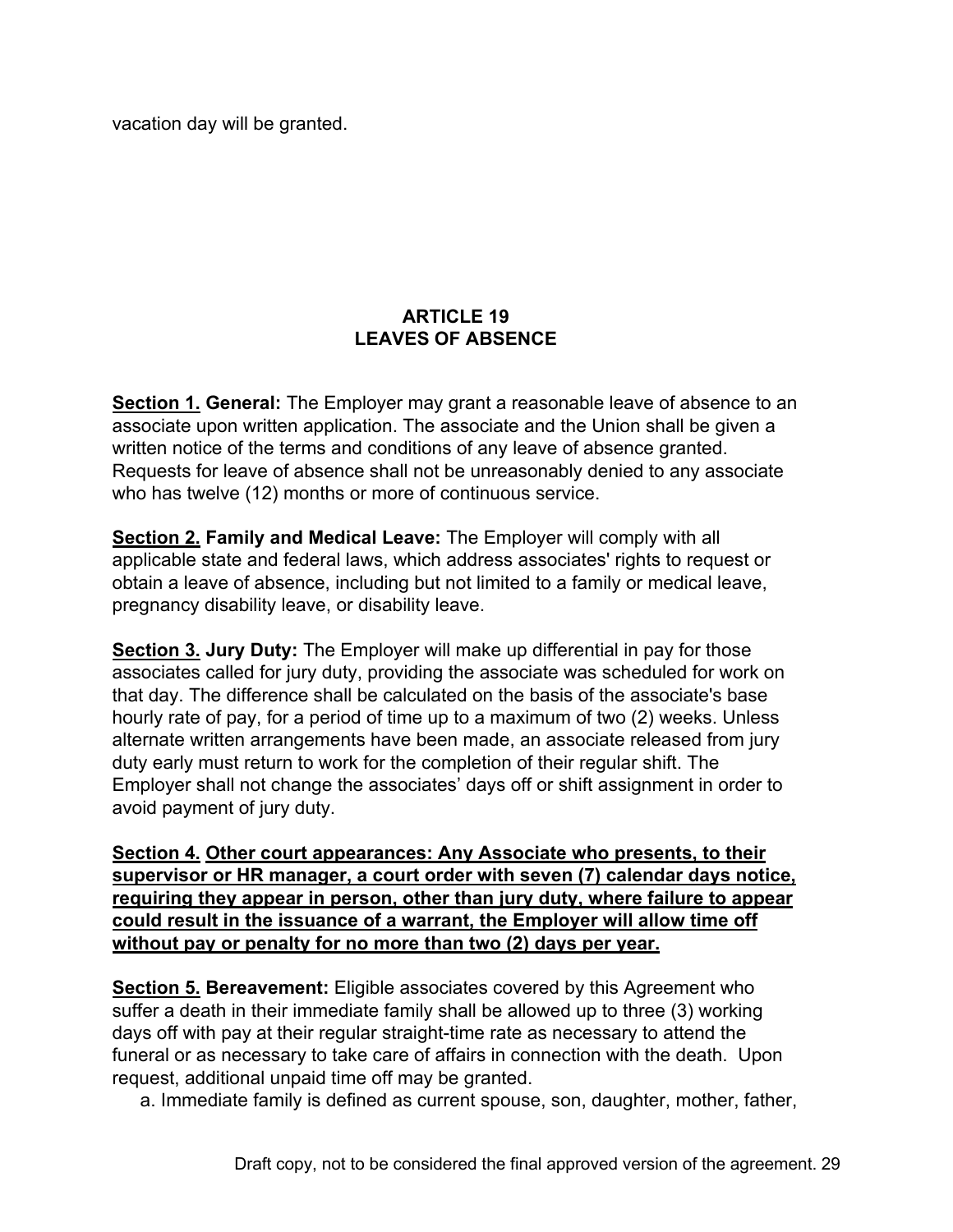brother, sister, grandfather, grandmother, grandchild, current mother-in-law, current father-in-law, stepparents and stepchildren.

**Section 6. Military Leave:** Associates enlisting or entering the military of the United States will be granted all rights and privileges provided by applicable law.

**Section 7. Sick Leave:** Effective January 1, 2016 and for the duration of the agreement: Regular full-time associates will participate in the Employer Sick Leave program. Sick Leave will accrue at the rate of four (4) hours per month for associates permanently assigned to eight (8) hour shifts and five (5) hours per month for associates permanently assigned to ten (10) hour shifts for each complete month of non-leave service to a maximum of forty-eight (48) or fifty (50) hours per calendar year. Unused sick leave will be paid back to the associates on the first pay period of January, for the prior year. **If available, an associate may choose to roll over up to eight (8) hours into the next year. Associates must notify the HR Manager in writing by December 15th of their desire to roll time over.**

Paid sick days will not be counted in the calculation of overtime nor will they be assessed attendance points under the employer attendance policy.

**Section 8.** Any associate who undertakes or continues other work or employment during any leave of absence without first securing permission from the Employer and the Union automatically cancels such leave of absence and will be considered to have terminated his employment.

**Section 9.** A Union member elected or appointed to serve as a Union official shall be granted a leave of absence during the period of such employment, without discrimination, loss of seniority rights, and without pay and/or other benefits.

Temporary leaves of absence, up to **ten (10)** seven (7) working **calendar** days, will be granted to members of the Union, upon two weeks' notice **by e-mail to the General Manager and Human Resources Manager from Teamsters Local 767 business agent** specifying the length of absence, provided such leaves do not interfere with efficient operations and does not exceed two **(2)** employees at any one time **except during contract negotiations, and the maximum can be three (3) employees**. **The Employer will have ninety-six (96) hours to deny such request, otherwise the request will be approved.** In addition, leaves of absence for up to two employees will be granted for Grievance Panels.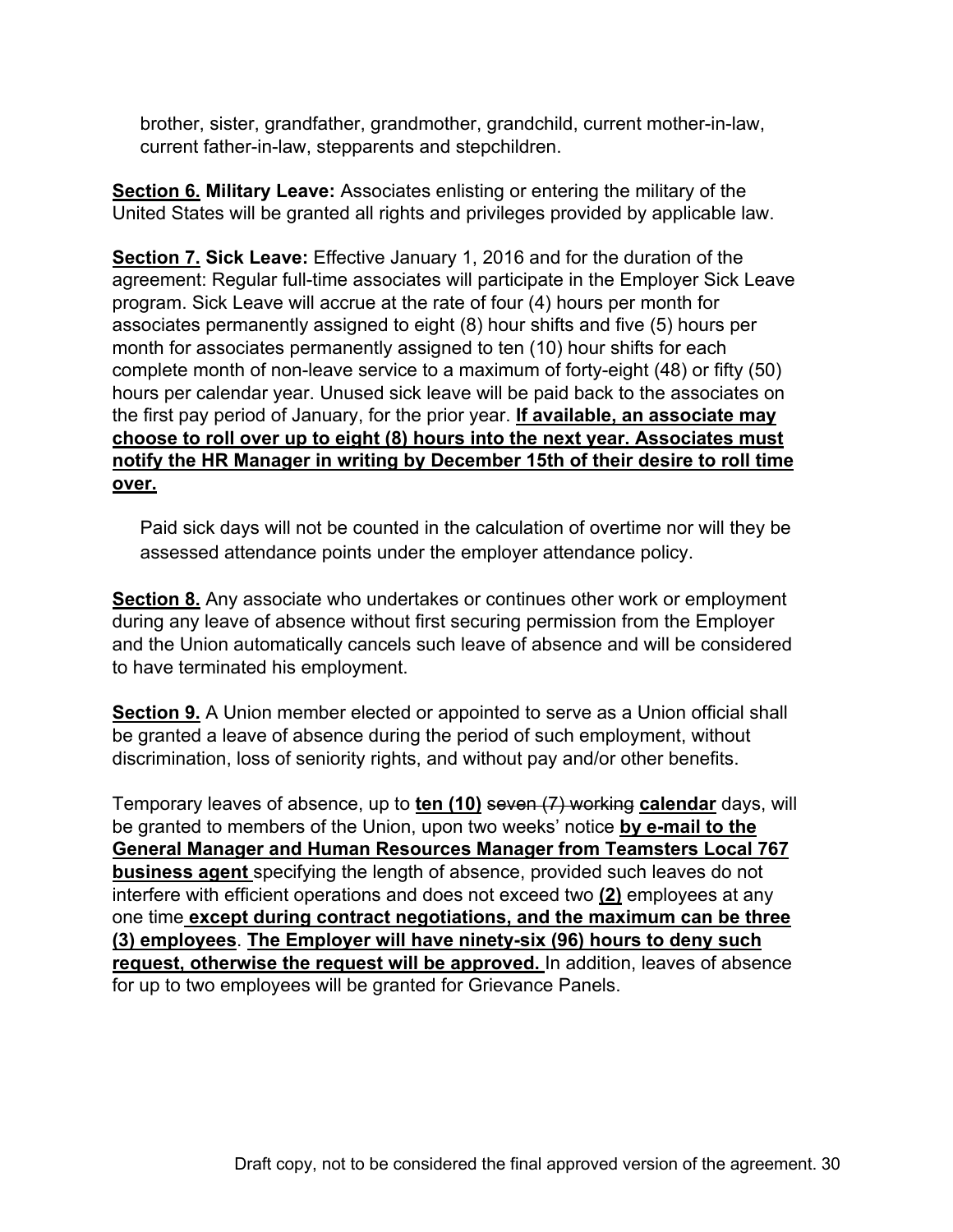### **ARTICLE 20 HEALTH AND WELFARE**

**Section 1.** The Employer shall offer eligible associates the opportunity to participate in Employer health plans. The terms, conditions, and provisions of the coverage are set forth in the applicable plan documents. This coverage, including the required associate premium contributions, surcharges, co-pays, and deductibles may, from time to time, be amended or changed. Changes or amendments to the coverage will be announced periodically. The health insurance plan documents will govern all rights of associates concerning this benefit. During the term of this agreement, bargaining unit associates will make the same contributions as non-bargaining unit associates.

**Section 2.** Eligible associates may participate in the Employer Life, Accidental Death and Dismemberment, Voluntary Life, Short Term and Long Term Disability programs, that are regularly maintained for non-bargaining unit associates and are subject to the same associate premium contributions, terms and conditions of the plan documents.

Associates medical and dental coverage shall remain at 2008 benefit and contribution levels through December 31, 2010. Effective January 1, 2011 associates shall be covered under the same benefit programs that are regularly maintained for non-bargaining unit associates and are subject to the same associate premium contributions, terms and conditions of the plan documents.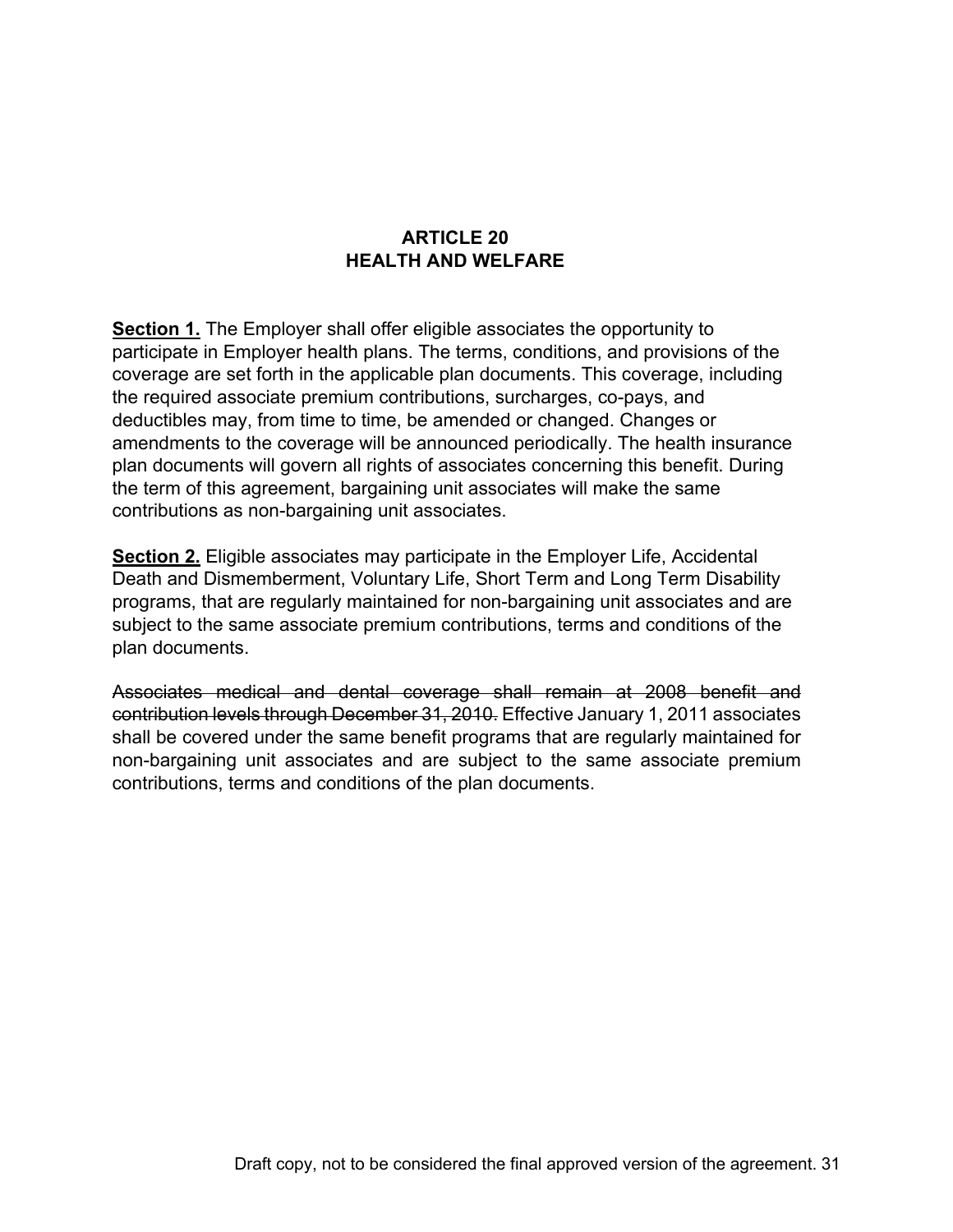## **ARTICLE 21 BULLETIN BOARDS**

(no changes from previous agreement)

**Section 1.** The Employer shall supply and provide space for a reasonably sized bulletin board, which shall be used exclusively for authorized Union notices. All Union notices shall be authorized and signed by a representative of the Local Union. Union Stewards shall have a key for the Union bulletin boards.

# **ARTICLE 22 UNION STEWARDS**

(no changes from previous agreement)

**Section 1.** The Employer recognizes the right of the Union to designate a reasonable number of shop stewards and alternate stewards.

**Section 2.** The authority of any shop stewards and alternate stewards designated by the Union shall be limited to, and shall not exceed, the following duties and activities:

- (a) With prior management approval the investigation and presentation of grievances in accordance with the provisions of Article 6 during working hours;
- (b) The transmission of such messages and information authorized by the Union or its officers.

**Section 3.** No shop steward or alternate steward shall have any authority to, authorize, instigate, encourage, condone or participate in any strike or other action in violation of Article 25, and in the event of any such action by any associates, the shop stewards and alternate stewards and the Union and its officers shall immediately take all measures within their power to stop any such violation. The Employer shall have the sole and complete right to discipline any shop steward or alternate steward who fails to comply with the provisions of this Section, and such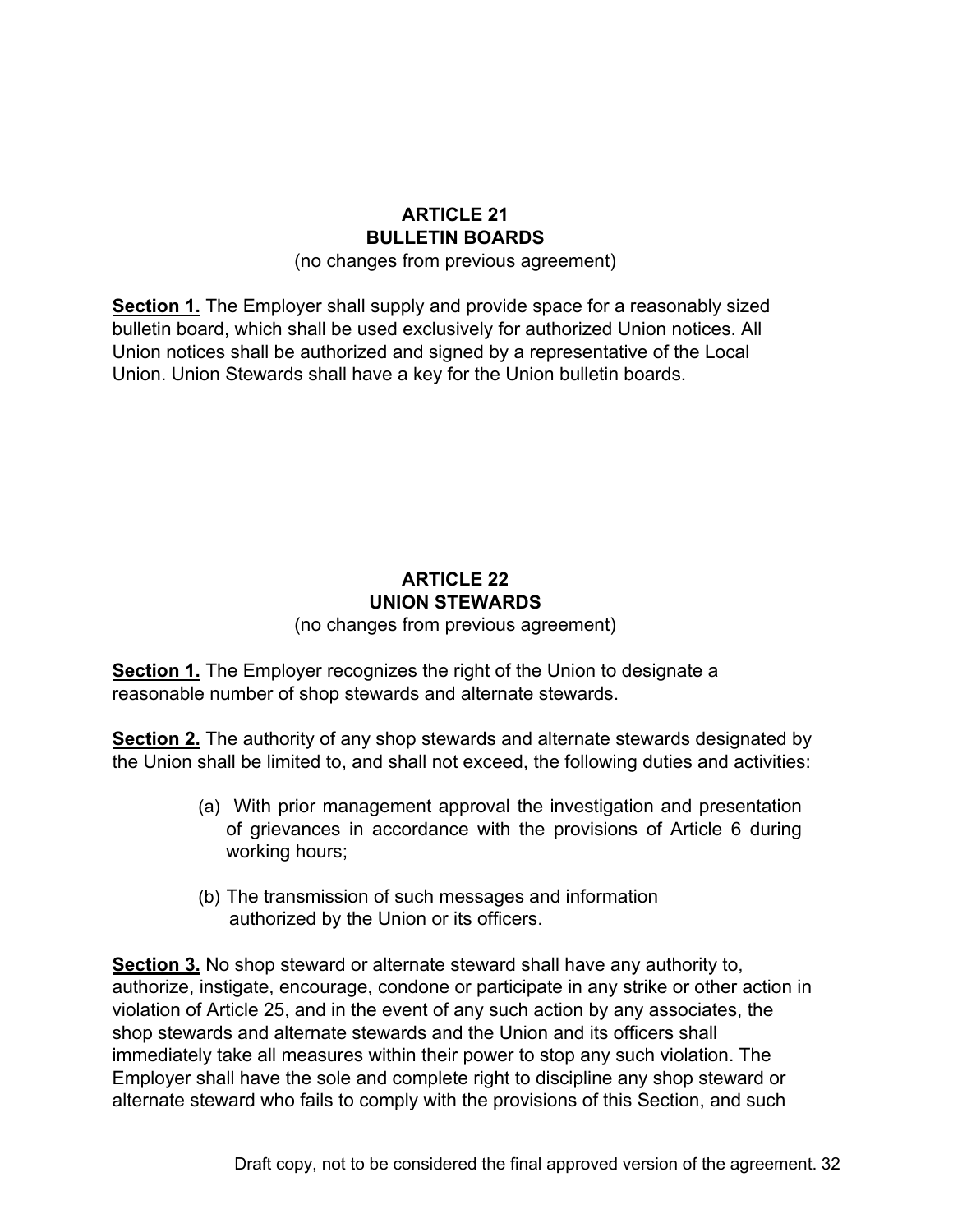stewards shall not be entitled to or have any recourse under this Agreement.

### **ARTICLE 23 PLANT VISITS**

(no changes from previous agreement)

**Section 1.** Authorized agents of the Local Union shall have access to the Employer's establishment during work hours for the purpose of adjusting disputes, investigating working conditions, collection of dues, and ascertaining that the Agreement is being adhered to, providing, however, that there is no interruption of the Employer business. This access shall be granted to the Union representatives after having given notice to management. The Employer shall not be held liable for any injuries to said representatives while on Employer premises.

## **ARTICLE 24 BARGAINING UNIT WORK**

(no changes from previous agreement)

**Section 1.** The Employer retains the right to assign supervisory personnel and/or non bargaining unit personnel to perform bargaining unit work in the case of emergency and training. This Article is not intended to diminish overtime hours for regular associates. In the event a grievance is filed alleging a violation of this Article, the grievance must specify the amount of time allegedly spent performing bargaining unit work.

## **ARTICLE 25 NO STRIKE/NO LOCKOUT**

(no changes from previous agreement)

**Section 1.** During the term of this Agreement, there will be no strike, slowdown, or work stoppage. The Employer will not lock out any bargaining unit associate during the term of this Agreement.

**Section 2. Picket Line:** No associate shall be disciplined or discharged for his or her refusal to cross a legal, primary picket line, directed at the Employer, as long as such picket line is sanctioned by Teamsters Joint Council No. 80.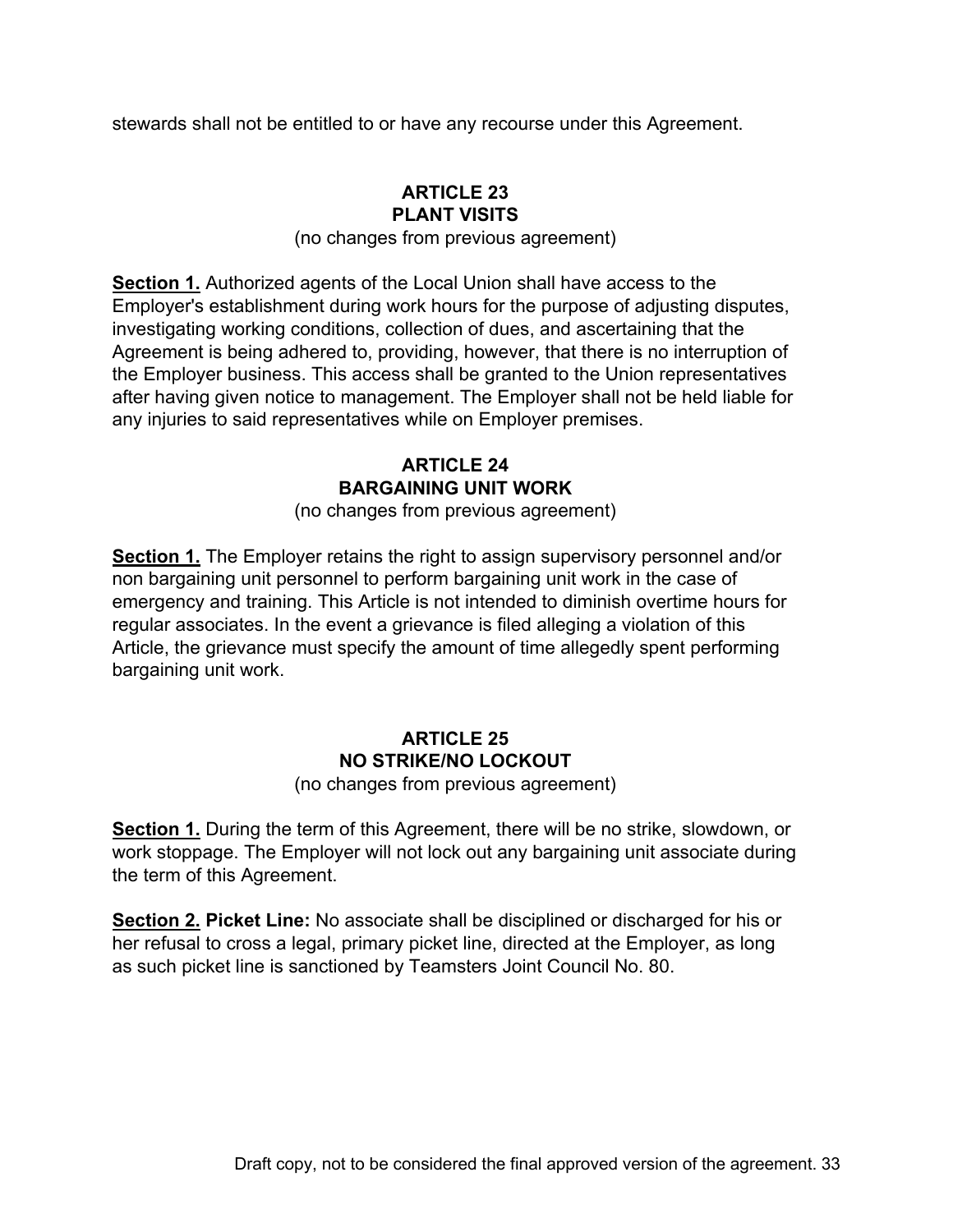# **ARTICLE 26 SEPARABILITY SAVINGS AND COMPLETE AGREEMENT**

(no changes from previous agreement)

**Section 1.** If any state or federal legislation, court decision or government regulation invalidates any article or section of the Agreement, all other articles and sections not invalidated will remain in full force and effect. At the Employer's or Union's request, the Employer and Union will meet to negotiate new contact language to replace the article or sections which have been invalidated.

**Section 2.** The Employer and the Union agree that the relations between them will be governed by the Agreement. Modification to this Agreement will not be controlling unless reduced to writing and signed by the Employer and the Union.

**Section 3.** The parties acknowledge that during the negotiations resulting in this Agreement, each had the unlimited right to make proposals with respect to all subjects of collective bargaining. The understandings and agreements arrived at by the parties after exercise of that right are set forth in this Agreement. Therefore, the Employer and the Union each waive the right and each agrees that the other will not be obligated to bargain collectively with respect to any matter referred to by this Agreement, or with respect to any subject not specially referred to in this Agreement, except those required by law, even though such subject may not have been within the knowledge or contemplation of either or both of the parties at the time that they negotiated this Agreement.

### **ARTICLE 27 EXTRA CONTRACT AGREEMENTS**

**Section 1.** The Employer agrees not to enter into any other agreement or contract with its associates, individually or collectively, which in any way conflicts with the terms and provisions of the Agreement.

**Section 2. Nothing in this Agreement shall prevent the Union and Americold Logistics Labor Relations for negotiation supplementary agreements necessary to resolve their local problems. Such Supplemental Agreements must be in writing to be considered valid.**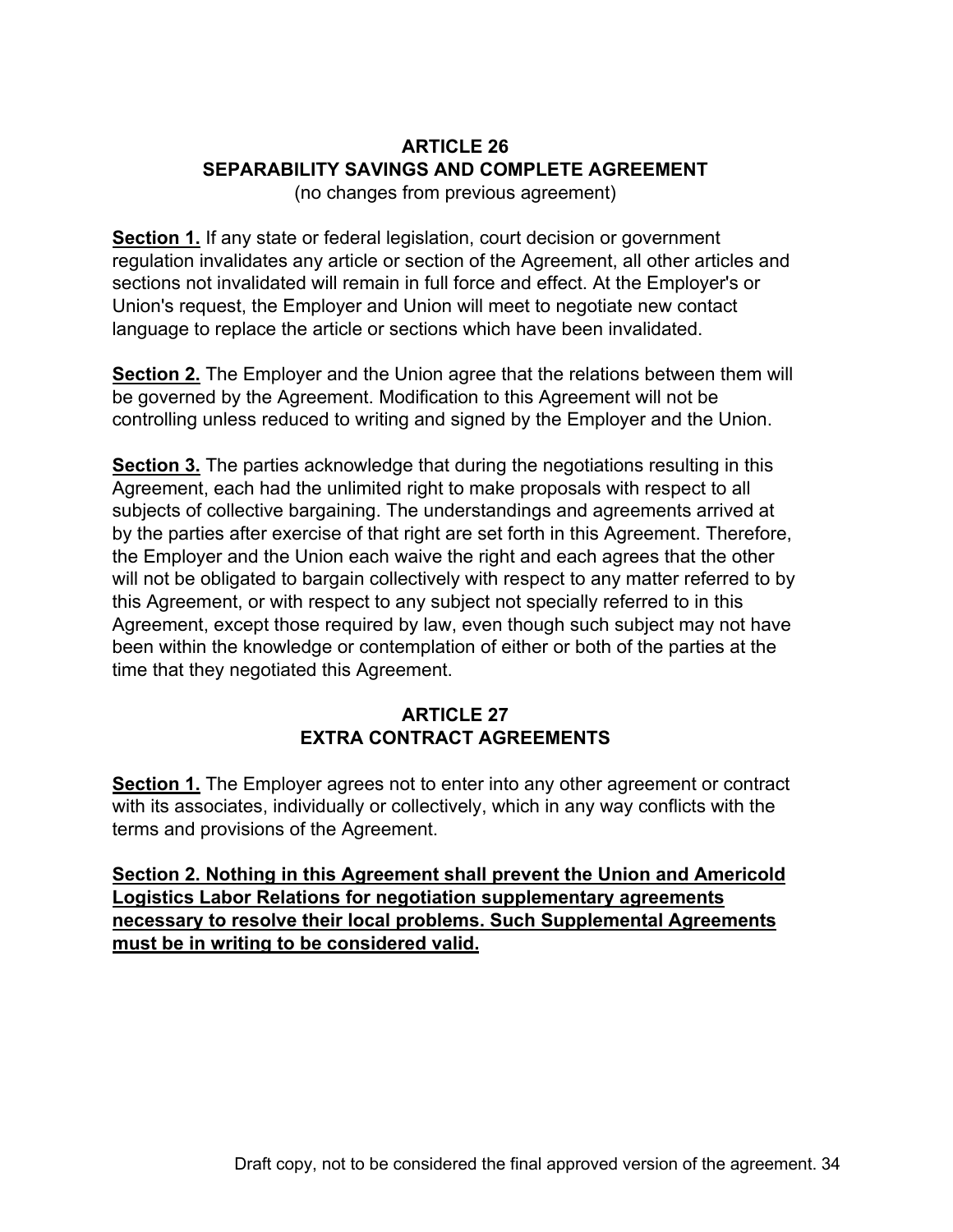#### **ARTICLE 28 PAST PRACTICE**

**Section 1.** This Agreement supersedes any previous oral and written agreements between the Employer and its associates. The Employer and Union will not be bound by any past understandings, practices and/or customs between the Employer and its associates on matters not specifically governed by the terms of this Agreement**, unless mutually agreed to by the Employer and the Union.**

### **ARTICLE 29 SAFETY AND LABOR MANAGEMENT COMMITTEES**

**Section 1.** Locally the Employer and Union will meet periodically to discuss work issues, rules, and general business conditions. **If mutually agreeable, these issues will be heard at the regularly scheduled meeting between the Union and the Employer as outlined in Article 6A of this Agreement.**

### **ARTICLE 30 UNIFORMS**

(no changes from previous agreement)

**Section 1.** The Employer will furnish each regular associate who is required to work any substantial period of time in a refrigerated area with one (1) pair of insulated pants, one (1) insulated jacket, one (1) pair of freezer gloves, one (1) pair of insulated safety-toe shoes/boots through an Employer approved vendor. Maintenance associates will be provided with one (1) pair of work boots and work uniforms. Such clothing shall be replaced by the Employer upon a reasonable wear-and-tear basis when worn out and shall be worn by associates solely for Employer work on Employer premises.

**Section 2.** The Employer may institute and enforce such procedures as it deems necessary to keep track of clothing provided by the Employer.

**Section 3.** The Employer will furnish each regular associate with locker space and where practical, an individual locker.

### **ARTICLE 31**